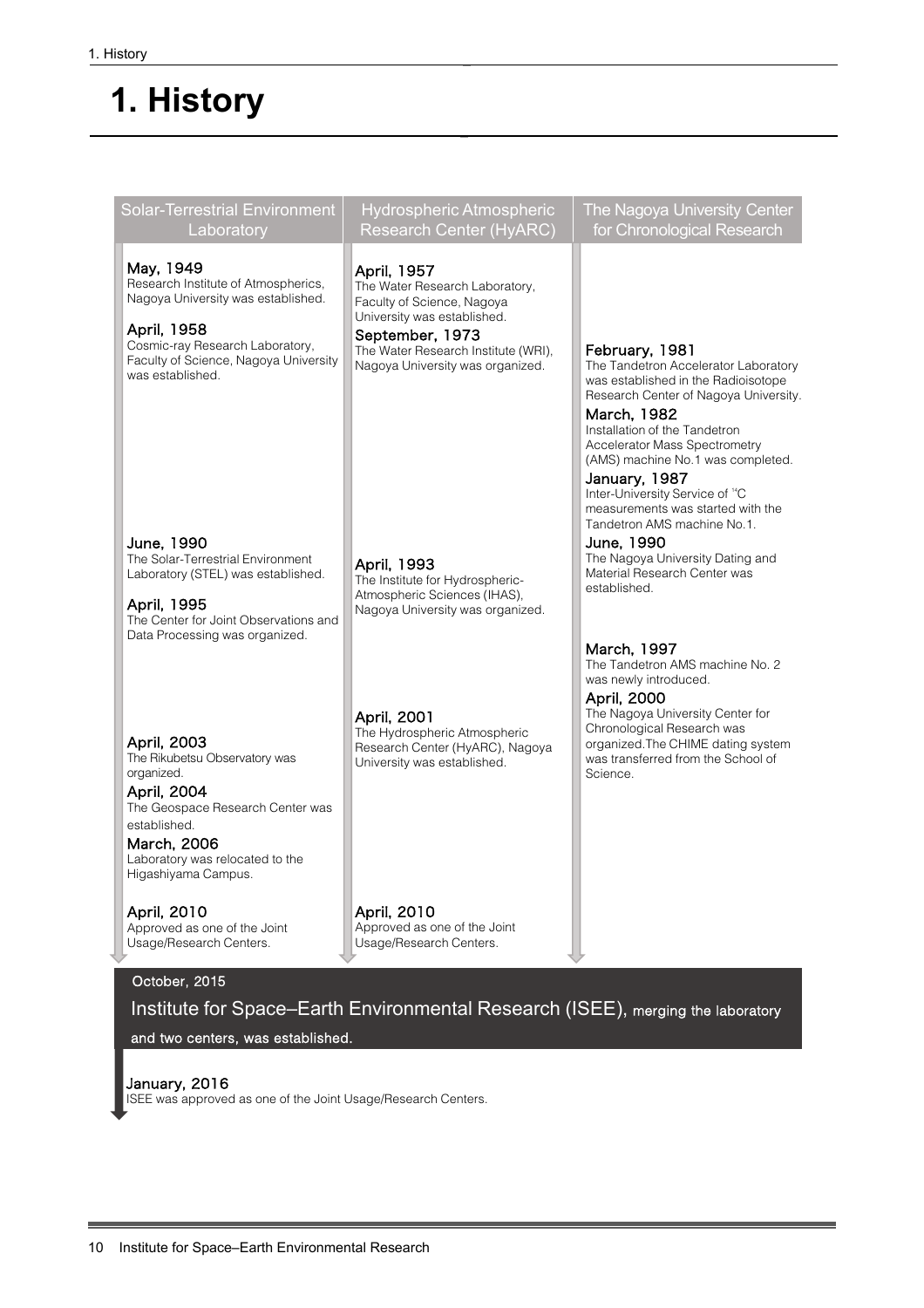# **2. Organization**

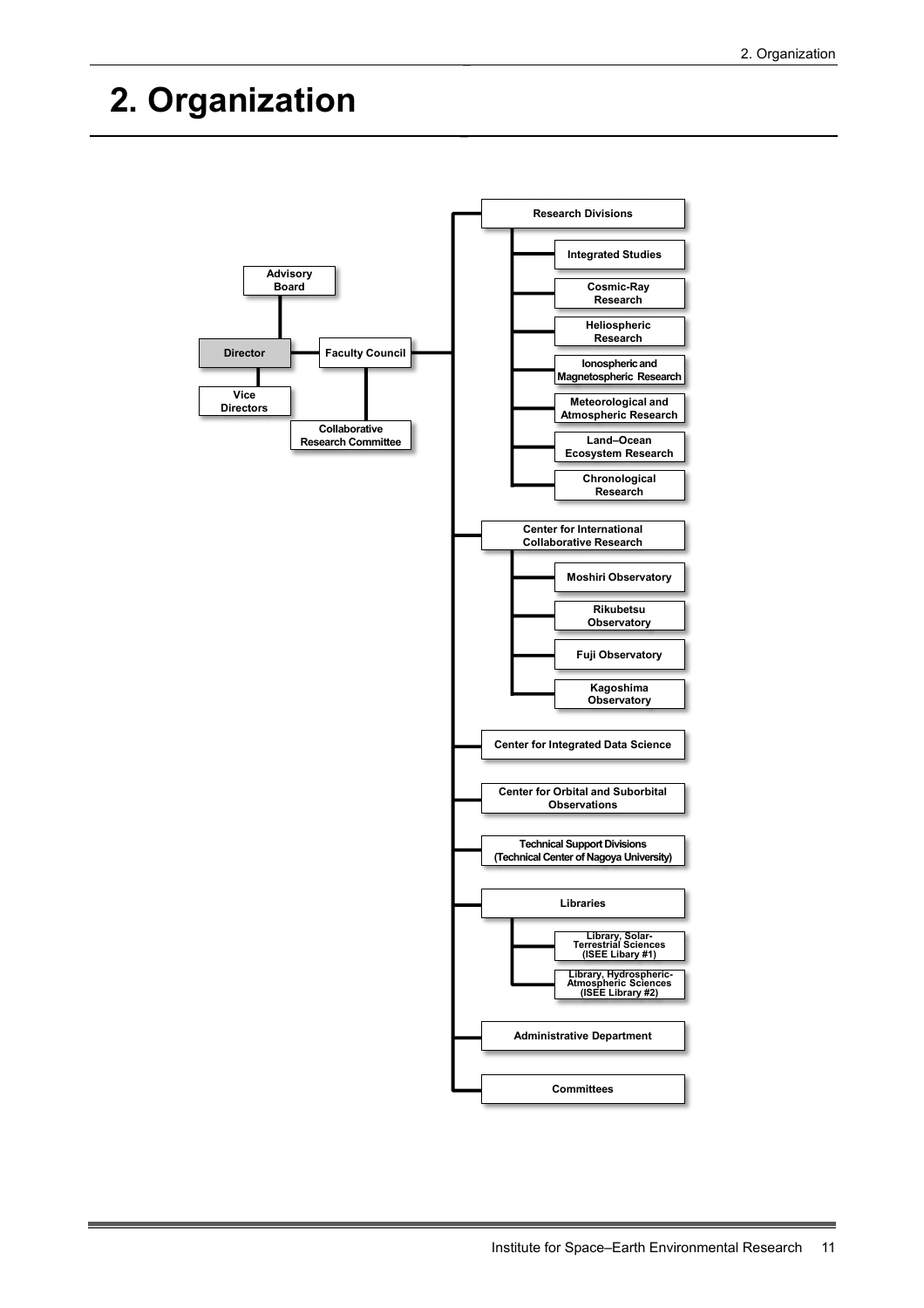# **3. Staff**

| <b>Director</b>      | Kanya Kusano       | April 1, 2020–March 31, 2021<br>$\cdot$ Concurrent post                                                                   |
|----------------------|--------------------|---------------------------------------------------------------------------------------------------------------------------|
| <b>Vice Director</b> | Kazuo Shiokawa     | $\triangle$ : Left the Institute in the 2020 academic year                                                                |
| <b>Vice Director</b> | Nobuhiro Takahashi | ○: Joined the Institute in the 2020 academic year<br><b>EXAMPLE 3: Belongs to Institute for Advanced Research Section</b> |

#### **Division for Integrated Studies**

| Professor                                                    | Kanya Kusano          | Professor                                                                                                         | Masafumi Hirahara             |
|--------------------------------------------------------------|-----------------------|-------------------------------------------------------------------------------------------------------------------|-------------------------------|
| Professor                                                    | Yoshizumi Miyoshi (*) | Professor                                                                                                         | Kazuo Shiokawa (*)            |
| Associate Professor                                          | Satoshi Masuda        | Associate Professor                                                                                               | Yuichi Otsuka                 |
| Associate Professor                                          | Takayuki Umeda (*)    | Associate Professor                                                                                               | Satonori Nozawa               |
| Lecturer                                                     | Shinsuke Imada        | Associate Professor                                                                                               | Masahito Nosé                 |
| <b>Assistant Professor</b>                                   | Akimasa leda          | Associate Professor                                                                                               | Nozomu Nishitani (*)          |
| <b>Designated Assistant Professor</b>                        | Yumi Bamba *          | Associate Professor                                                                                               | Claudia Martinez-Calderon (*) |
| <b>Designated Assistant Professor</b>                        | Takafumi Kaneko       | Lecturer                                                                                                          | Shin-ichiro Oyama             |
| <b>Designated Assistant Professor</b>                        | Hisashi Hayakawa ○※   | Designated Assistant Professor                                                                                    | Atsuki Shinbori               |
| Researcher                                                   | Hyangpyo Kim ○ ▲      | Designated Assistant Professor                                                                                    | Sneha Yadav o                 |
| <b>Technical Assistant</b>                                   | Momoko Hattori ○ ▲    | Researcher                                                                                                        | Sivakandan Mani ○▲            |
| <b>Technical Assistant</b><br>(Research Support Facilitator) | Nanako Hirata         | <b>JSPS Postdoctoral Fellowships Audrey Nathalie Ghislaine</b><br>for Research in Japan (Short-term) Schillings ▲ |                               |

### **Division for Cosmic-Ray Research**

| Professor                             | Yoshitaka Itow      | Professor                  |
|---------------------------------------|---------------------|----------------------------|
| Professor                             | Hiroyasu Tajima (*) | Professor                  |
| Associate Professor                   | Yutaka Matsubara    | Professor                  |
| Associate Professor                   | Fusa Miyake         | Professor                  |
| Designated Associate Professor        | Masaki Yamashita ○▲ | Associate Professo         |
| Lecturer                              | Akira Okumura       | Associate Professo         |
| <b>Assistant Professor</b>            | Hiroaki Menjo       | Associate Professo         |
| <b>Designated Assistant Professor</b> | Shingo Kazama *     | <b>Assistant Professor</b> |
| <b>Designated Assistant Professor</b> | Kazufumi Sato       | <b>Assistant Professor</b> |
| <b>Technical Assistant</b>            | Kazuhiro Huruta     | Researcher                 |

#### **Division for Heliospheric Research**

| Professor           | Munetoshi Tokumaru |
|---------------------|--------------------|
| Associate Professor | Kazumasa Iwai      |
| Assistant Professor | Ken-ichi Fujiki    |

#### **Division for Meteorological and Atmospheric Research**

**Division for Ionospheric and Magnetospheric Research**

| Professor                                                                        | Akira Mizuno           |
|----------------------------------------------------------------------------------|------------------------|
| Professor                                                                        | Michihiro Mochida      |
| Professor                                                                        | Nobuhiro Takahashi (*) |
| Professor                                                                        | Kazuhisa Tsuboki (∗)   |
| Associate Professor                                                              | Tomoo Nagahama         |
| Associate Professor                                                              | Hirohiko Masunaga      |
| Associate Professor                                                              | Taro Shinoda (*)       |
| Assistant Professor                                                              | Sho Ohata *            |
| Assistant Professor                                                              | Taku Nakajima          |
| Researcher                                                                       | Daichi Tsutsumi ▲      |
| Researcher                                                                       | Fumie Furuzawa         |
| JSPS Postdoctoral Fellowships Yunhua Chang o<br>for Research in Japan (Standard) |                        |
| <b>Technical Assistant</b><br>(Research Support Facilitator)                     | Kazuji Suzuki ○        |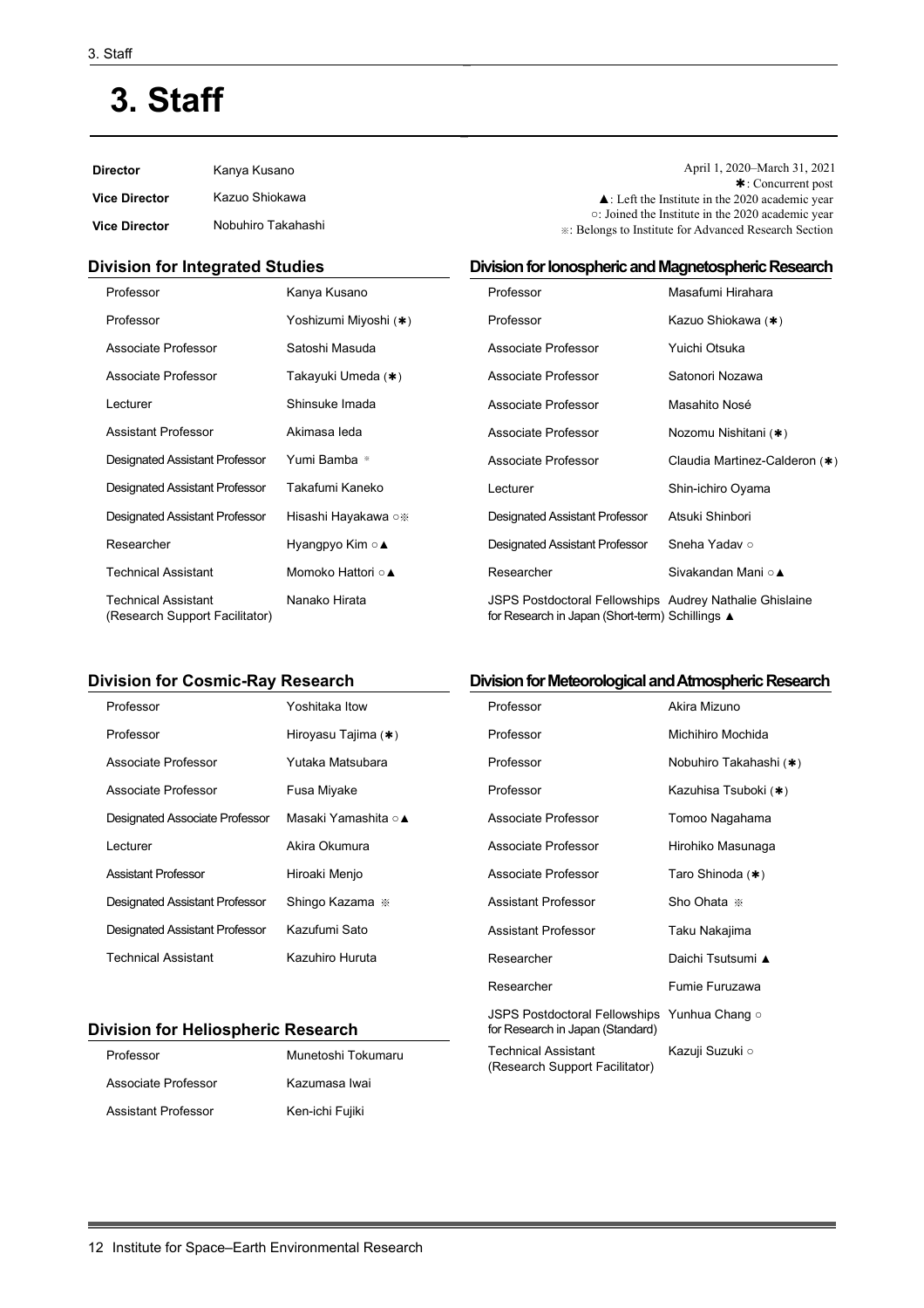### **Division for Land–Ocean Ecosystem Research Center for International Collaborative Research**

| Professor                  | Joji Ishizaka      |
|----------------------------|--------------------|
| Professor                  | Tetsuya Hiyama (∗) |
| Associate Professor        | Hidenori Aiki      |
| Associate Professor        | Naoyuki Kurita     |
| Lecturer                   | Hatsuki Fujinami   |
| Assistant Professor        | Yoshihisa Mino     |
| Researcher                 | Akiko Mizuno ▲     |
| Researcher                 | Mengmeng Yang ▲    |
| <b>Technical Assistant</b> | Qingyang Song ▲    |

# **Divison for Chronological Research**

| Professor                       | Hiroyuki Kitagawa |
|---------------------------------|-------------------|
| Professor                       | Masayo Minami     |
| Associate Professor             | Takenori Kato (*) |
| <b>Assistant Professor</b>      | Hirotaka Oda      |
| Designated Assistant Professor  | Masako Yamane     |
| Research Institution Researcher | Yukiko Kozaka ▲   |
| Designated Technical Staff      | Masami Nishida    |
| Designated Technical Staff      | Yuriko Hibi       |
| <b>Technical Assistant</b>      | Yuki Wakasuqi ▲   |

| GNGLIUL MUGINANUNAI UUNADULANYG INGSGAIGH          |                           |
|----------------------------------------------------|---------------------------|
| Director • Professor                               | Kazuo Shiokawa            |
| Professor                                          | Tetsuya Hiyama            |
| Professor                                          | Akira Mizuno (*)          |
| Professor                                          | Masayo Minami (*)         |
| Designated Professor<br>(Cross Appointment)        | K. D. Leka                |
| <b>Designated Professor</b><br>(Cross Appointment) | Lynn Marie Kistler        |
| Associate Professor                                | Nozomu Nishitani          |
| Associate Professor                                | Claudia Martinez-Calderon |
| Associate Professor                                | Naoyuki Kurita (*)        |
| Associate Professor                                | Satonori Nozawa (*)       |
| Lecturer                                           | Hatsuki Fujinami (*)      |
| <b>Assistant Professor</b>                         | Hiroaki Menjo (*)         |
| Designated Assistant Professor                     | Masafumi Shoji            |
| <b>Designated Assistant Professor</b>              | Hirohiko Nagano ○▲        |
| <b>Designated Assistant Professor</b>              | Sung-Hong Park            |
| Researcher                                         | Hironari Kanamori         |
|                                                    |                           |

#### **Foreign Visiting Research Fellow**

| January 25 – May 31, 2020  |  |
|----------------------------|--|
| January 1 – March 31, 2021 |  |

Veenadhari Bhasakarapantula Chio Zong Cheng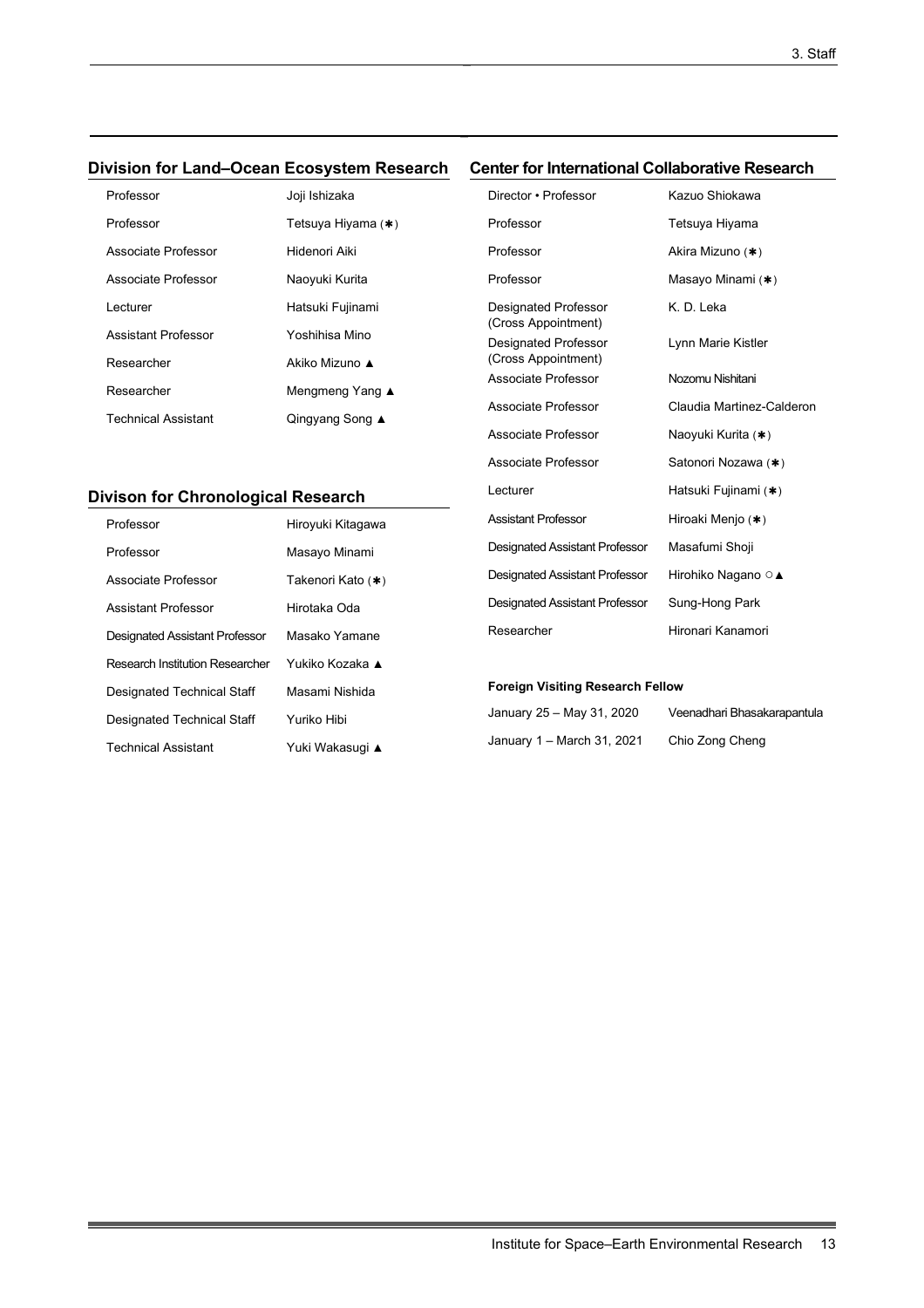### **Center for Integrated Data Science**

# **Center for Orbital and Suborbital Observations**

Visiting Associate Professor Yasunobu Ogawa Visiting Associate Professor Shinji Saito Visiting Associate Professor Daikou Shiota Visiting Associate Professor Iku Shinohara Visiting Associate Professor Toru Tamura o Visiting Associate Professor Yasutaka Narusawa Visiting Associate Professor Hiroki Mizuochi ○ (Emeritus Professor) Toshio Nakamura

Shun Ohishi ○

| Director • Professor                  | Kazuhisa Tsuboki           | Director • Professor                                    | Nobuhiro Takahashi    |
|---------------------------------------|----------------------------|---------------------------------------------------------|-----------------------|
| Professor                             | Yoshizumi Miyoshi          | Professor                                               | Hiroyasu Tajima       |
| Professor                             | Joji Ishizaka ( <b>∗</b> ) | Designated Professor                                    | Hidetaka Tanaka ▲     |
| Professor                             | Kanya Kusano (*)           | Designated Professor                                    | Masataka Murakami     |
| Associate Professor                   | Takayuki Umeda             | Professor                                               | Joji Ishizaka (*)     |
| Associate Professor                   | Takenori Kato              | Professor                                               | Kazuhisa Tsuboki (*)  |
| Associate Professor                   | Hidenori Aiki (∗)          | Professor                                               | Masafumi Hirahara (*) |
| Associate Professor                   | Satoshi Masuda (*)         | Associate Professor                                     | Taro Shinoda          |
| Associate Professor                   | Hirohiko Masunaga (*)      | Associate Professor                                     | Hidenori Aiki (∗)     |
| Designated Associate Professor        | Tomoaki Hori               | Designated Associate Professor Kazutaka Yamaoka         |                       |
| Lecturer                              | Shinsuke Imada (*)         | <b>Assistant Professor</b>                              | Sho Ohata (*) *       |
| <b>Assistant Professor</b>            | Akimasa leda (*)           | <b>Designated Assistant Professor</b>                   | Hiroyuki Tomita ▲     |
| Designated Assistant Professor        | Haruhisa lijima            | <b>Designated Assistant Professor</b>                   | Mayumi Yoshioka ▲     |
| Designated Assistant Professor        | Shun Imajo ▲               | Designated Assistant Professor                          | Youko Yoshizumi       |
| <b>Designated Assistant Professor</b> | Sachie Kanada              | <b>Research Institution Researcher</b>                  | Takeharu Kouketsu     |
| <b>Designated Assistant Professor</b> | Masahiro Kitahara ○        | <b>Research Institution Researcher</b>                  | Ji Hyun Park ▲        |
| <b>Designated Assistant Professor</b> | Satoko Nakamura            | <b>Technical Assistant</b>                              | Tomoko Tanaka ▲       |
| Designated Assistant Professor        | Chae-Woo Jun               |                                                         |                       |
| Designated Assistant Professor        | YunHee Kang                |                                                         |                       |
| Researcher                            | Norio Umemura ▲            | <b>Visiting Academic Staff/Visiting Faculty Members</b> |                       |
| Researcher                            | Masaya Kato                | <b>Visiting Professor</b>                               | Yoshiya Kasahara      |
| Researcher                            | Yoshiki Fukutomi           | <b>Visiting Professor</b>                               | Tomo'omi Kumagai      |
| Researcher                            | Yutaka Matsumi ▲           | <b>Visiting Professor</b>                               | Yoshikatsu Kuroda     |
|                                       |                            | <b>Visiting Professor</b>                               | Yoko Kokubu           |
| Researcher                            | Sandeep Kumar              | <b>Visiting Professor</b>                               | Hiroyuki Shinagawa    |
| Designated Technical Staff            | Mariko Kayaba              | <b>Visiting Professor</b>                               | Nobuo Sugimoto        |
| Designated Technical Staff            | Asayo Maeda                | <b>Visiting Professor</b>                               | Kanako Seki           |
| Designated Technical Staff            | Kinji Morikawa             | <b>Visiting Professor</b>                               | Hotaek Park           |
| Technical Assistant                   | Luteru Agaalii Tauvale ∘ ▲ | Visiting Associate Professor                            | Fumio Abe ○           |
|                                       |                            | Visiting Associate Professor                            | Christian Leipe       |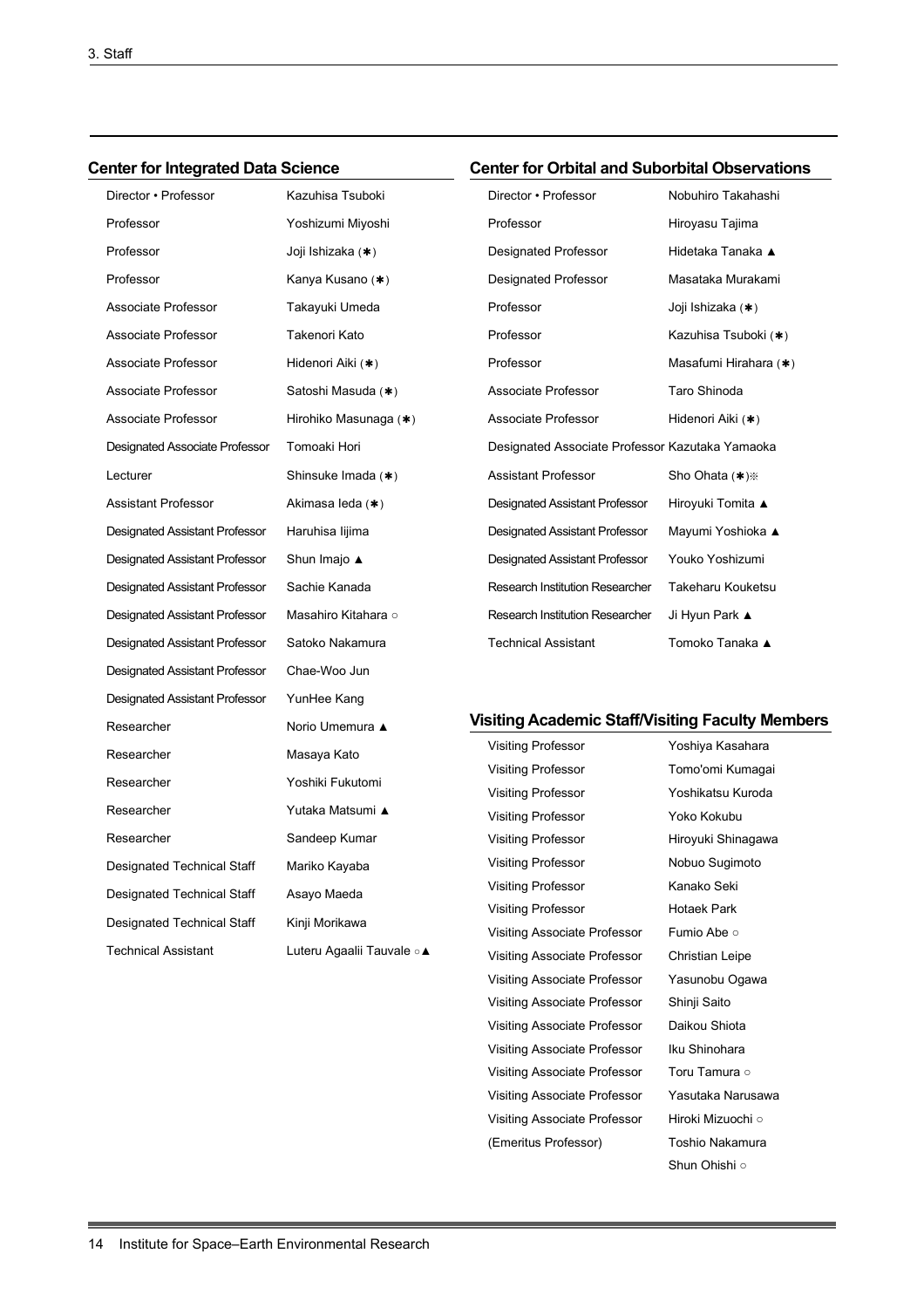# **Technical Center of Nagoya University**

| Senior Technician    | Akiko Ikeda         |
|----------------------|---------------------|
| Senior Technician    | Yasusuke Kojima     |
| Senior Technician    | Haruya Minda        |
| Technician           | Wataru Okamoto      |
| Technician           | Tetsuya Kawabata    |
| Technician           | Tomonori Segawa     |
| Technician           | Yoshiyuki Hamaguchi |
| Technician           | Ryuji Fujimori      |
| Technician           | Yasushi Maruyama    |
| Technician           | Takayuki Yamasaki   |
| Technician           | Yuka Yamamoto       |
| Assistant Technician | Takumi Adachi       |
| Assistant Technician | Moeto Kyushima      |

#### **Cooperating Research Fellow**

Satoshi Inoue ○▲ Hiroatsu Sato ○▲

#### **Foreign Visiting Cooperation Researcher**

Jun 5, 2019 – May 29, 2020 Sneha Yadav August 5, 2019 – August 4, 2020 Xia Yuan September 16, 2019 –August 31, Hyangpyo Kim 2020

#### **Administration Department**

| Director.<br><b>Administration Department</b>     |                            |
|---------------------------------------------------|----------------------------|
| <b>General Affairs Division</b>                   |                            |
| Manager,<br><b>General Affairs Division</b>       | Mitsuyuki Hirokawa         |
| Specialist,<br><b>General Affairs Section</b>     | Hideaki Yano               |
| Section Head,<br><b>General Affairs Section</b>   | Kazuhiro Yokoyama <b>▲</b> |
| Section Head,<br><b>General Affairs Section</b>   | Shoji Asano <b>≜</b>       |
| Section Head.<br><b>General Affairs Section</b>   | Tomoko Mizutani ⊙          |
| Section Head,<br><b>Personnel Affairs Section</b> | Munetika Mizuno ▲          |
| Section Head,<br><b>Budget Planning Section</b>   | Mirei Miyao                |
| Administrator                                     | Yuka Ito ▲                 |
| Administrator                                     | Junpei Okada ○             |
| Administrator                                     | Asana Goto                 |
| Administrator                                     | Mequmi Goto ○              |
| Administrator                                     | Hisako Watabe              |
| Designated Supervisor                             | Tadashi Tsuboi             |

#### **Toyokawa Branch**

| <b>Designated Technical Staff</b>                            | Kayoko Asano |
|--------------------------------------------------------------|--------------|
| <b>Technical Assistant</b><br>(Research Support Facilitator) | Yasuo Kato   |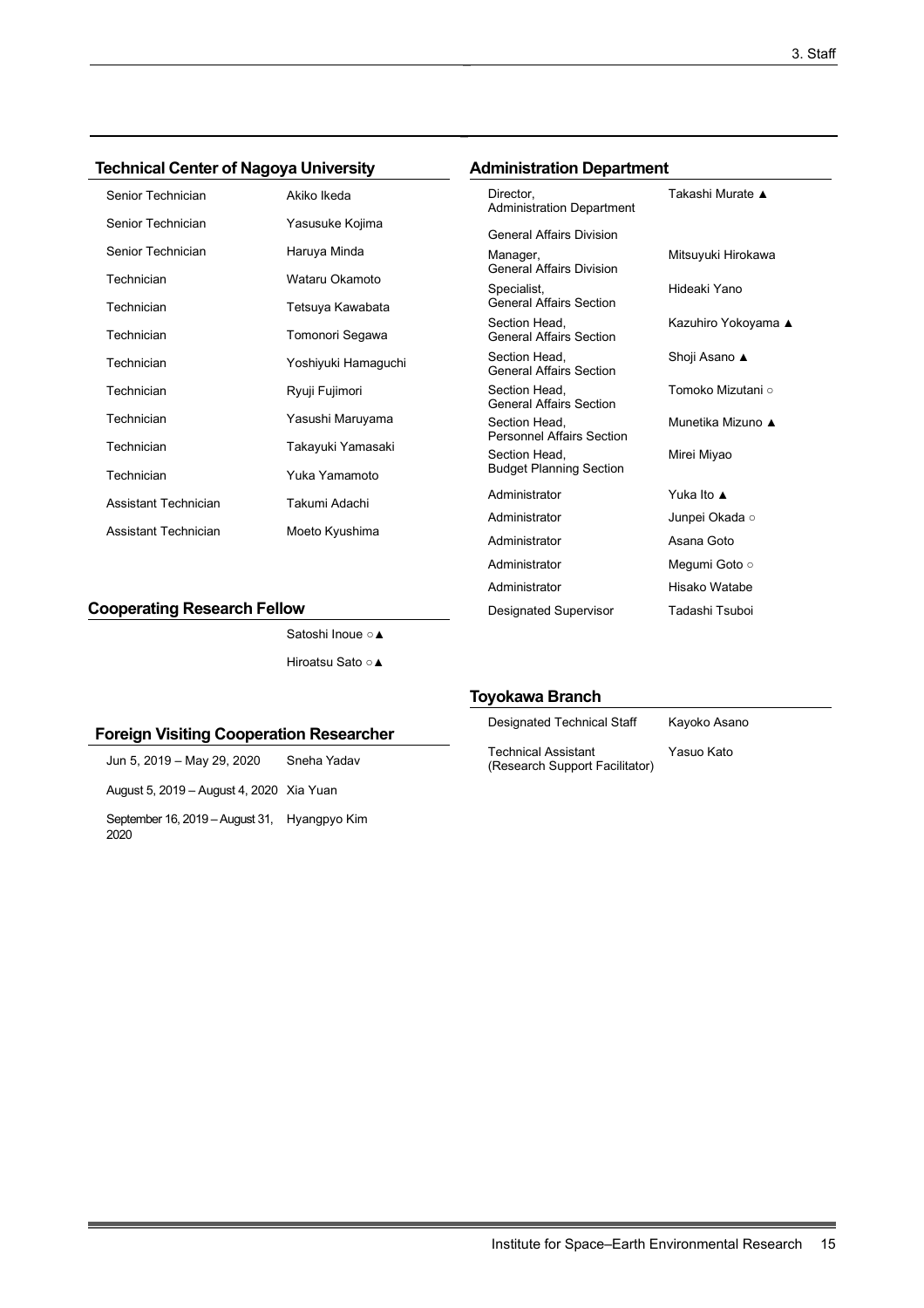# **4.Committee of Other Organizations**

|  |  |  | <b>Committee of Other Organizations</b> |
|--|--|--|-----------------------------------------|
|--|--|--|-----------------------------------------|

| <b>Contact Post</b> | <b>Job Title</b> | Organizations                                                                                                  | Name of Committee / Title                                                                                               |
|---------------------|------------------|----------------------------------------------------------------------------------------------------------------|-------------------------------------------------------------------------------------------------------------------------|
| Joji Ishizaka       | Professor        | North Pacific Marine Science Organization<br>(PICES)                                                           | Co-Chair of Advisory Panel for a CREAMS/PICES<br>Program in East Asian Marginal Seas                                    |
| Joji Ishizaka       | Professor        | North Pacific Marine Science Organization<br>(PICES)                                                           | Member of Working Group 35: Third North Pacific<br>Ecosystem Report                                                     |
| Joji Ishizaka       | Professor        | Northwest Pacific Action Plan (NOWPAP)                                                                         | Focal Point of Center for Special Monitoring and Coastal<br>Environmental Assessment Regional Active Center<br>(CEARAC) |
| Yoshitaka Itow      | Professor        | International Union of Pure and Applied<br>Physics                                                             | Commission C4 member                                                                                                    |
| Yoshitaka Itow      | Professor        | Institute of Particle and Nuclear Studies,<br><b>KEK</b>                                                       | J-Parc Program Advisory Committee member                                                                                |
| Yoshitaka Itow      | Professor        | International Symposium for Very High<br><b>Energy Cosmic Ray Interactions</b>                                 | International Advisory Committee member                                                                                 |
| Yoshitaka Itow      | Professor        | Ultra High Energy Cosmic Ray Conference                                                                        | International Advisory Committee member                                                                                 |
| Hiroyuki Kitagawa   | Professor        | International Continental Scientific Drilling<br>Program (ICDP), Dead Sea Deep Sea<br>Drilling Project (DSDDP) | Principal Investigator                                                                                                  |
| Hiroyuki Kitagawa   | Professor        | Geosciences                                                                                                    | Editor                                                                                                                  |
| Kazuo Shiokawa      | Professor        | Scientific Committee on Solar-Terrestrial<br>Physics (SCOSTEP)                                                 | President                                                                                                               |
| Kazuo Shiokawa      | Professor        | Committee on Space Research (COSPAR)                                                                           | Chair of the COSPAR Sub-Commission C1 (The Earth's<br>Upper Atmosphere and Ionosphere)                                  |
| Kazuo Shiokawa      | Professor        | Journal of Atmospheric and Solar-Terrestrial<br>Physics                                                        | Chief guest editor for VarSITI/STP-14 Special Issue                                                                     |
| Nobuhiro Takahashi  | Professor        | National<br>Aeronautics<br>and<br>Space<br>Administration (NASA)                                               | ACCP Science Assessment Team (SIT-CCP) member                                                                           |
| Hiroyasu Tajima     | Professor        | Institute of Particle and Nuclear Studies,<br><b>KEK</b>                                                       | B-factory Programme Advisory Committee member                                                                           |
| Hiroyasu Tajima     | Professor        | Progress of Theoretical and Experimental<br>Physics                                                            | Editor                                                                                                                  |
| Hiroyasu Tajima     | Professor        | The Scientific World Journal                                                                                   | <b>Editorial Board member</b>                                                                                           |
| Tetsuya Hiyama      | Professor        | International Arctic Science Committee<br>(IASC)                                                               | Terrestrial Working Group (TWG) member                                                                                  |
| Yoshizumi Miyoshi   | Professor        | <b>EISCAT Scientific Association</b>                                                                           | Strategy Group on the Future of EISCAT member                                                                           |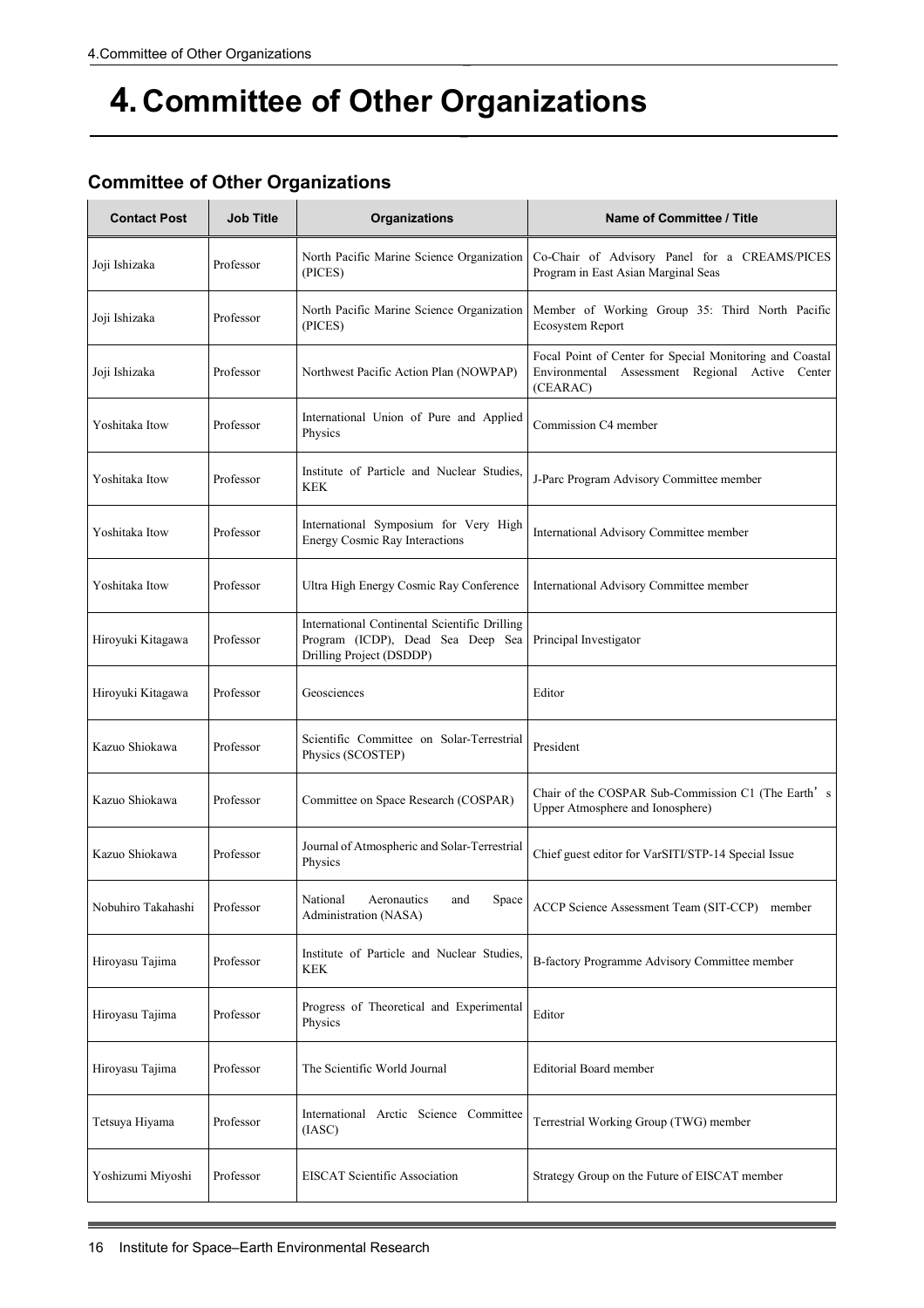| <b>Contact Post</b> | <b>Job Title</b>       | Organizations                                                                      | <b>Name of Committee / Title</b>                                                                                                                                                      |
|---------------------|------------------------|------------------------------------------------------------------------------------|---------------------------------------------------------------------------------------------------------------------------------------------------------------------------------------|
| Yoshizumi Miyoshi   | Professor              | Committee on Space Research (COSPAR)                                               | Chair of Panel on Radiation Belt Environment Modeling                                                                                                                                 |
| Yoshizumi Miyoshi   | Professor              | Scientific Committee on Solar-Terrestrial<br>Physics (SCOSTEP)                     | Bureau member                                                                                                                                                                         |
| Yoshizumi Miyoshi   | Professor              | National Science Foundation/ Geospace<br>Environment Modeling (NSF/GEM)            | Steering Committee member                                                                                                                                                             |
| Yoshizumi Miyoshi   | Professor              | EU-Horizon 2020: SafeSpace                                                         | <b>Advisory Panel</b>                                                                                                                                                                 |
| Yoshizumi Miyoshi   | Professor              | Annales Geophysicae                                                                | Editor                                                                                                                                                                                |
| Yoshizumi Miyoshi   | Professor              | Earth and Planetary Physics                                                        | Editor                                                                                                                                                                                |
| Yoshizumi Miyoshi   | Professor              | Earth, Planets and Space (EPS)                                                     | Guest editor for the special issue of "Solar-Terrestrial<br>Environment Prediction: Toward the Synergy of Science<br>and Forecasting Operation of Space Weather and Space<br>Climate" |
| Yoshizumi Miyoshi   | Professor              | Polar Research                                                                     | Guest editor                                                                                                                                                                          |
| Michihiro Mochida   | Professor              | International Commission on Atmospheric<br>Chemistry and Global Pollution (iCACGP) | Commission member                                                                                                                                                                     |
| Michihiro Mochida   | Professor              | Atmospheric Environment                                                            | <b>Editorial Advisory Board member</b>                                                                                                                                                |
| Yuichi Otsuka       | Associate<br>Professor | Journal of Astronomy and Space Sciences                                            | Editor                                                                                                                                                                                |
| Yuichi Otsuka       | Associate<br>Professor | Earth and Planetary Physics                                                        | Guest editor for the special issue of "Recent Advances in<br>Equatorial Plasma Bubble and Ionospheric Scintillation"                                                                  |
| Nozomu Nishitani    | Associate<br>Professor | Earth, Planets and Space (EPS)                                                     | Vice editors-in-chief                                                                                                                                                                 |
| Nozomu Nishitani    | Associate<br>Professor | Super Dual Auroral Radar<br>Network<br>(SuperDARN)                                 | Vice chair of Executive Council                                                                                                                                                       |
| Nozomu Nishitani    | Associate<br>Professor | Polar Science                                                                      | Guest editor for the special issue of "SuperDARN / Studies<br>of Geospace Dynamics - Today and Future"                                                                                |
| Nozomu Nishitani    | Associate<br>Professor | Earth, Planets and Space (EPS)                                                     | Guest editor for the special issue of 20th Anniversary Issue:<br>Earth, Planetary, and Space Sciences in the Next Decade                                                              |
| Satonori Nozawa     | Associate<br>Professor | <b>EISCAT Scientific Association</b>                                               | Council member                                                                                                                                                                        |
| Masahito Nosé       | Associate<br>Professor | International Association of Geomagnetism<br>and Aeronomy (IAGA)                   | Division V Chair                                                                                                                                                                      |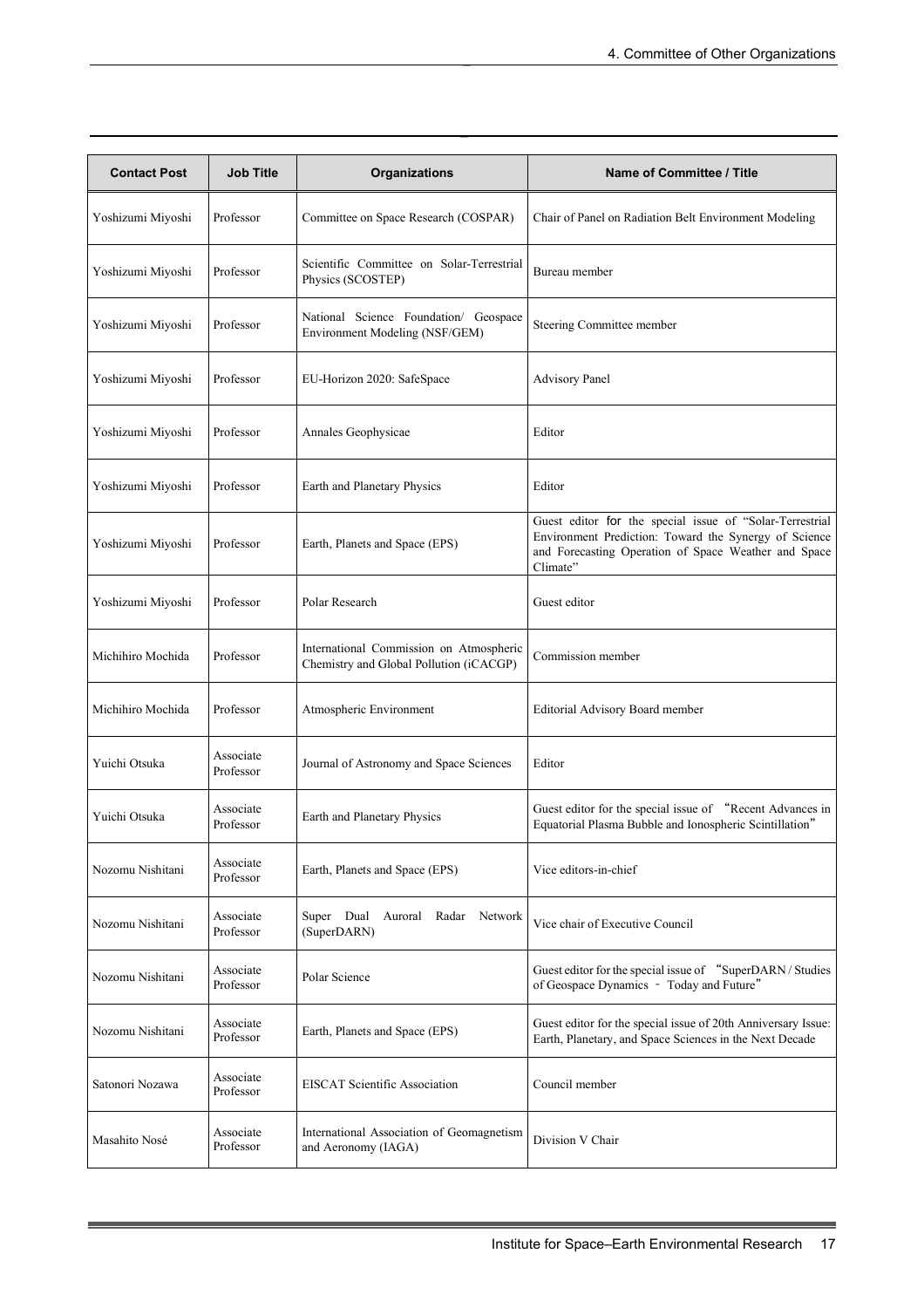| <b>Contact Post</b> | <b>Job Title</b>       | <b>Organizations</b>                                                                                   | Name of Committee / Title                                                                                        |
|---------------------|------------------------|--------------------------------------------------------------------------------------------------------|------------------------------------------------------------------------------------------------------------------|
| Masahito Nosé       | Associate<br>Professor | Earth, Planets and Space (EPS)                                                                         | Editor ( $\sim$ December 31, 2020)<br>Vice editors-in-chief (January 1, 2021 $\sim$ )                            |
| Masahito Nosé       | Associate<br>Professor | Earth, Planets and Space (EPS)                                                                         | Guest editor for the special issue of "International<br>Geomagnetic Reference Field - The Thirteenth Generation" |
| Hirohiko Masunaga   | Associate<br>Professor | National<br>Aeronautics<br>and<br>Space<br>Administration (NASA)                                       | <b>ACCP Science Community Cohort</b>                                                                             |
| Hirohiko Masunaga   | Associate<br>Professor | World<br>Climate<br>Programme<br>Research<br>(WCRP) Global Energy and Water cycle<br>Exchanges (GEWEX) | GEWEX Data and Analysis Panel (GDAP) member                                                                      |
| Toshio Nakamura     | Visiting<br>Faculty    | Radiocarbon                                                                                            | Editorial Board member                                                                                           |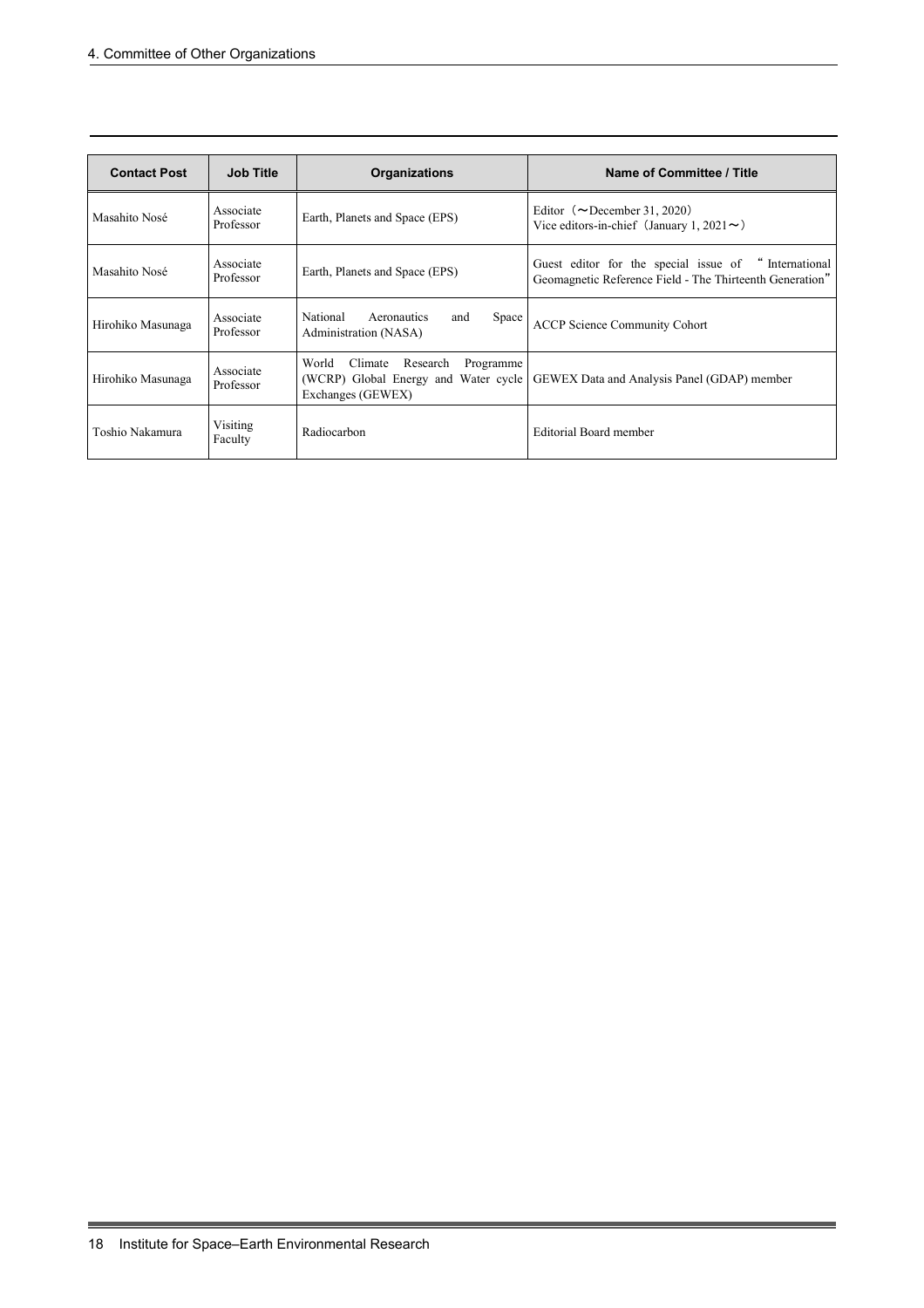# **5.** Joint Research Programs

One of the major functions of ISEE is to promote and conduct collaborative research on Space–Earth Environmental Science together with researchers from universities and institutes outside the ISEE. On January 14, 2016, ISEE was certified as a core research institution of Space–Earth Environmental Science, a "Joint Usage/Research Center," as defined by the MEXT of Japan. We prepared application forms for joint research programs focusing on the following two research issues: the "Study of the coupling processes in the solar–terrestrial system using ground-based observation networks" and the "Establishment of an international collaborative research hub to solve research issues in the global (terrestrial) environment and space applications based on comprehensive studies of the space–Sun–Earth system." The former focuses on coupling processes in the solar–terrestrial system and the interactions of neutral and plasma components in the Earth's atmosphere by establishing an international ground-based observation network ranging from low- to high-latitude regions, especially in Asia and Africa. The latter aims to establish an international collaborative research hub for comprehensive studies of the space– Sun–Earth system, space applications, space weather forecasting, and environmental problems such as global warming. The following 11 research programs, including the SCOSTEP Visiting Scholar program that was incorporated into joint use and research from FY2020, were prepared for application during the 2020 Japanese fiscal year. The ISEE symposium became an independent category from the ISEE/Center for International Collaborative Research (CICR) International Workshop, and the announcement for the ISEE symposium was made three months prior to other programs. In addition, we switched the proposed application process from an email-based to a web-based system with support from the Research Organization of Information and Systems. The new system was introduced for the FY2020 program applications.

- 01) Joint Research Program (International)
- 02) ISEE International Joint Research Program (\*)
- 03) ISEE/CICR International Workshop
- 04) Joint Research Program (General)
- 05) Joint Research Program (Student Encouragement)
- 06) Joint Research Program (Symposium)
- 07) Joint Research Program (Computing Infrastructure)
- 08) Joint Research Program (Database Management)
- 09) Joint Research Program (Accelerator Mass Spectrometry Analysis)
- 10) Carbon 14 Analysis Service
- 11) SCOSTEP Visiting Scholar (SVS) Program (\*) (\*) Applicable only to foreign researchers

These collaborative research programs will be executed using the instruments, software/databases, and facilities of ISEE. Joint research programs 01) to 03), described above, will be managed by the CICR, 07) and 08) will be managed by CIDAS, and 09) and 10) will be managed by the Division for Chronological Research.

In 2020, the third ISEE symposium was held online from March 8 to 12, 2021, entitled "International conference and school on dynamic variation of particles and waves in the inner magnetosphere and ionosphere using satellite and ground-network observations and modeling (PWING-ERG conference and school)," led by Professor Kazuo Shiokawa who is the vice director of ISEE. The third ISEE Award was awarded to Prof. Ilya G. Usoskin and Dr. Stepan V. Poluianov of the University of Oulu, Finland, for their great contribution to space–Earth environmental research through international joint research on extreme solar particle events and their environmental and social impacts. The award ceremony and memorial lectures were held online on March 11, 2021.

Due to the influence of COVID-19, the international joint research programs and international workshops of this fiscal year were canceled or postponed for the next year or implemented by changing the scope. Most symposiums and research meetings were conducted online.

In October, the community meeting that aims to share information about the ISEE's joint research program across the field of study and discuss the future joint research program was held online with the participation of the joint research program participants.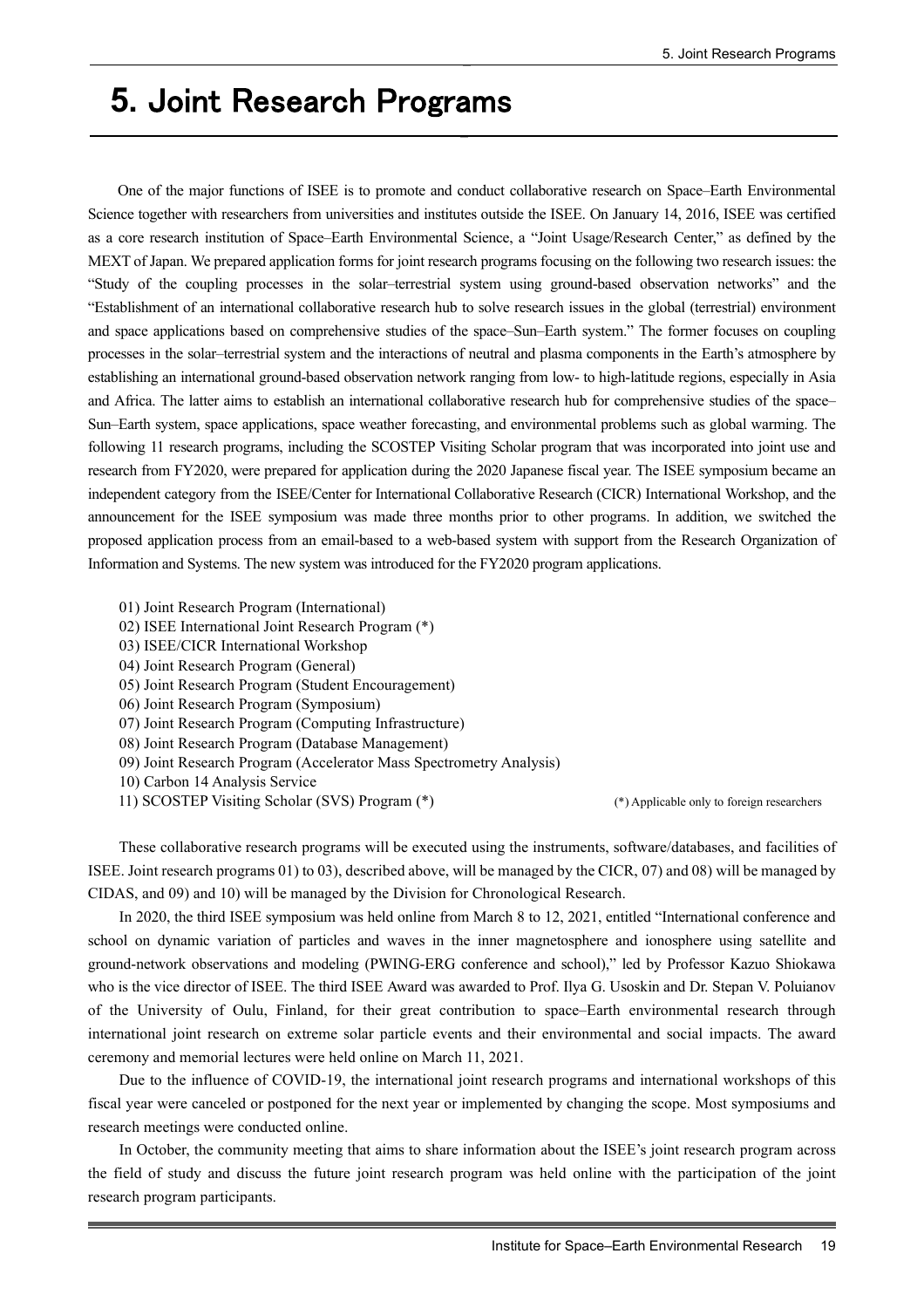# **Lists of Accepted Proposals**

# **ISEE International Joint Research Program**

| Proposer                             | Affiliation*                                                           | Job title*                            | Corresponding<br><b>ISEE</b> researcher | Title of the research program                                                                                                                                                         |
|--------------------------------------|------------------------------------------------------------------------|---------------------------------------|-----------------------------------------|---------------------------------------------------------------------------------------------------------------------------------------------------------------------------------------|
| Kariyappa, Rangaiah                  | Indian Institute of<br>Astrophysics                                    | Former Professor                      | Imada, S.                               | Understand the EUV and UV (PROBA2/LYRA) and<br>X-ray (GOES 1-8 A) irradiance variability from<br>spatially resolved images of SDO/AIA/HMI &<br>PROBA2/SWAP and Hinode/XRT instruments |
| Chen, Xingyao                        | National Astronomical<br>Observatories, Chinese<br>Academy of Sciences | Research Assistant                    | Masuda, S.                              | Quasi-periodic Pulsations from solar radio and<br>microwave observations                                                                                                              |
| Abadi, Prayitno                      | <b>Indonesian National</b><br>Institute of Aeronautics and<br>Space    | Researcher                            | Otsuka, Y.                              | Empirical Model of Equatorial Plasma Bubble<br>Occurrence Rate in Southeast Asia deduced from GPS<br>Receivers                                                                        |
| Yuan, Xia                            | Nanjing Xiaozhuang<br>University                                       | Lecturer                              | Nozawa, S.                              | Winter sudden stratospheric warming (SSW) impact<br>on mesosphere sodium layer observed at middle and<br>high latitudes                                                               |
| Opgenoorth, Hermann                  | University of Umea                                                     | Professor Emeritus                    | Nishitani, N.                           | Study of sub-auroral storm time magnetic and<br>convection disturbances                                                                                                               |
| Shreedevi, Porunkatu<br>Radhakrichna | <b>Beihang University</b>                                              | Postdoctoral<br>Researcher            | Miyoshi, Y.                             | Understanding the role of EMIC wave scattering in<br>causing ion precipitation into the ionosphere:<br>Comparison of SWMF simulations with Arase and<br>PWING observations            |
| Lazzara, Matthew                     | University of<br>Wisconsin-Madison                                     | Senior Scientist                      | Kurita, N.                              | Creation of a new high-quality dataset of East<br>Antarctic meteorological observations                                                                                               |
| Gordovskyy, Mykola                   | University of Manchester                                               | Research<br>Associate                 | Kusano, K.                              | Fluid-kinetic modelling of magnetic reconnection in<br>solar flares and solar energetic particle escape into the<br>heliosphere                                                       |
| Braga, Carlos Roberto                | George Mason University                                                | Senior Research<br>Scientist          | Kusano, K.                              | Predicting coronal mass ejections Time-of-arrival and<br>magnetic field orientation in the Earth's vicinity using<br>observations and MHD propagation                                 |
| Azizi, Hajihossein                   | University of Kurdistan                                                | Professor                             | Minami, M.                              | Beryllium-10 ( <sup>10</sup> Be)-Nd isotope analysis to investigate<br>magma source of the Quaternary volcanoes in<br>northwest Iran                                                  |
| Min, Kyungguk                        | Chungnam National<br>University                                        | <b>Assistant Professor</b>            | Miyoshi, Y.                             | Understanding the Generation Process of Fast<br>Magnetosonic<br>Waves<br>by<br>Combining<br>ERG<br>Observations and PIC Simulations                                                   |
| Ren, Jie                             | Peking University                                                      | Assistant<br>Researcher               | Miyoshi, Y.                             | ULF Waves' Interaction with the Charged Particles<br>and the Effects on the Whistler Mode Waves                                                                                       |
| Chen, Linjie                         | National Astronomical<br>Observatories, Chinese<br>Academy of Sciences | Associate<br>Researcher/<br>Professor | Iwai. K.                                | Studying the solar wind with the multi-station<br>Interplanetary Scintillation (IPS) Telescope                                                                                        |
| Krucker, Samuel                      | Fachhochschule<br>Nordwestschweiz                                      | Professor                             | Masuda, S.                              | The NoRH/RHESSI flare catalogue: time-dependent<br>analysis                                                                                                                           |
| Mouikis, Christoforos                | University of New<br>Hampshire                                         | Research Scientist                    | Miyoshi, Y.                             | The impact of storm-time ion composition changes in<br>the near-earth plasma sheet on the ring current<br>pressure development                                                        |
| Langematz, Ulrike                    | Freie Universität Berlin                                               | Professor                             | Miyake, F.                              | Modeling the transport and deposition of cosmogenic<br>isotopes of historical MIYAKE Events and recent<br>decades                                                                     |

\* Proposer's affiliation and job title are as of the proposal submission date.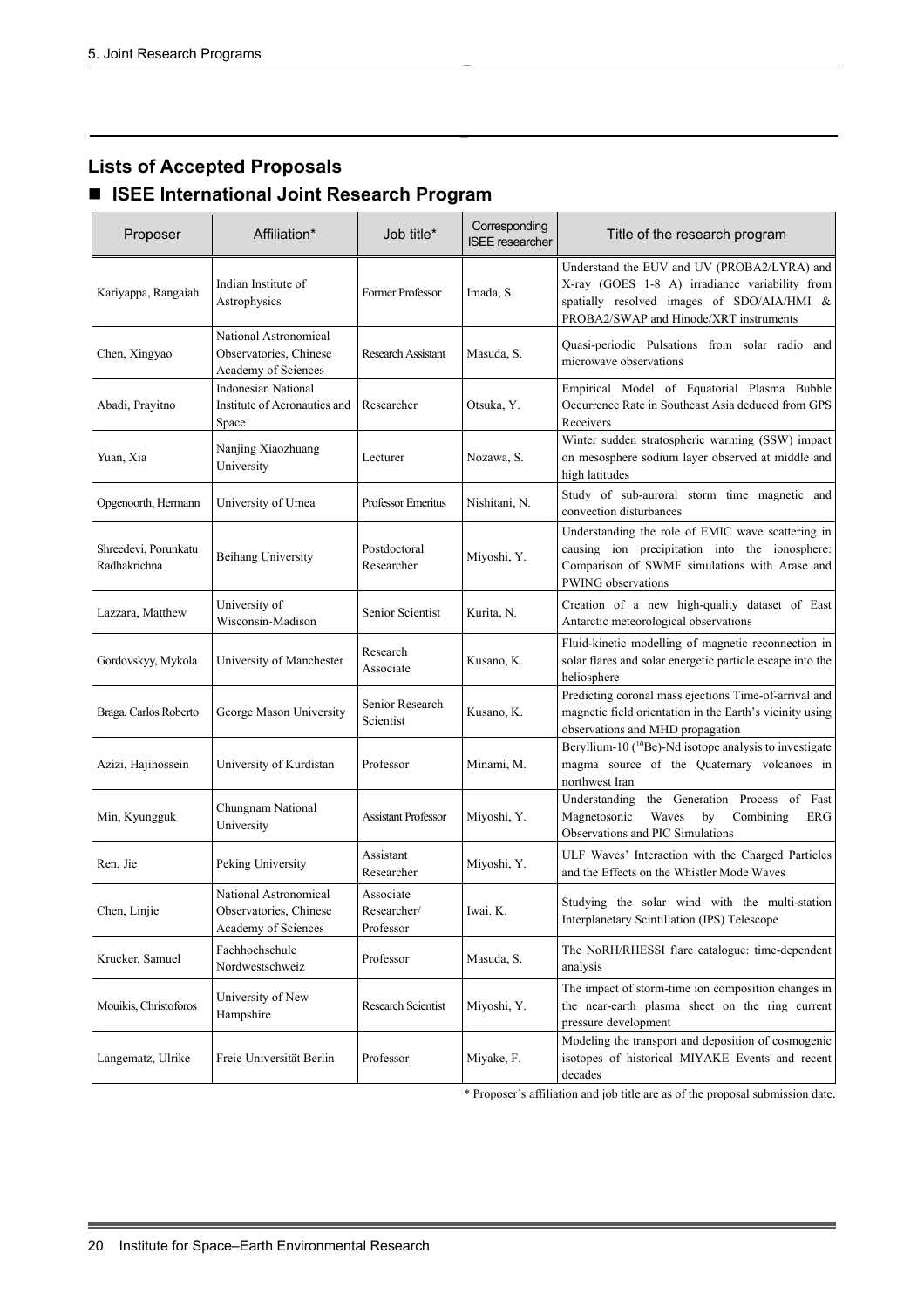# ■ **ISEE/CICR International Workshop**

| Proposer        | Affiliation*                   | Job title*     | Corresponding<br><b>ISEE</b> researcher | Title of the research program                                                                              |
|-----------------|--------------------------------|----------------|-----------------------------------------|------------------------------------------------------------------------------------------------------------|
| Gopalswamy, Nat | Goddard Space Flight<br>Center | Astrophysicist | Masuda, S.                              | Origin of High-Energy Protons Responsible for<br>Late-Phase Pion-Decay Gamma-Ray Continuum from<br>the Sun |

\* Proposer's affiliation and job title are as of the proposal submission date.

# **List of Collaboration Resources**

### **Instruments**

| Name                                                                                                       | <b>Contact Person</b> |
|------------------------------------------------------------------------------------------------------------|-----------------------|
| Fourier Transform Infrared (FTIR) Spectrometer for Atmospheric Composition Measurement (Rikubetsu)         | T. Nagahama           |
| Optical Mesosphere Thermosphere Imagers                                                                    | K. Shiokawa           |
| <b>ISEE Magnetometer Network</b>                                                                           | K. Shiokawa           |
| <b>ELF/VLF Network</b>                                                                                     | K. Shiokawa           |
| Sodium LIDAR (Tromsø)                                                                                      | S. Nozawa             |
| MF Radar (Tromsø)                                                                                          | S. Nozawa             |
| Meteor Radar (Alta)                                                                                        | S. Nozawa             |
| Solar Neutron Telescope (Norikura Observatory, Institute for Cosmic Ray Research, the University of Tokyo) | Y. Matsubara          |
| Low-Background Beta-Ray Counter                                                                            | N. Kurita             |
| Multi-Station IPS Solar Wind Observation System (Toyokawa, Fuji, and Kiso)                                 | M. Tokumaru           |
| Multi-Directional Cosmic Ray Muon Telescope (Nagoya)                                                       | Y. Matsubara          |
| SuperDARN Hokkaido Pair of (HOP) Radars (Rikubetsu)                                                        | N. Nishitani          |
| Upper Air Sounding Systems (two sets)                                                                      | K. Tsuboki            |
| Polarimetric Radar Systems (two sets)                                                                      | K. Tsuboki            |
| Ka-Band Polarimetric Radar                                                                                 | K. Tsuboki            |
| Hydrometeor Video Sonde (HYVIS) System                                                                     | K. Tsuboki            |
| <b>ISEE Riometer Network</b>                                                                               | K. Shiokawa           |
| Sea Spray Aerosol Optical Particle Counter                                                                 | H. Aiki               |
| Five-Wavelength Photometer (Tromsø)                                                                        | S. Nozawa             |
| Water Isotope Analyzer (Picarro L2130-i)                                                                   | N. Kurita             |

### ■ Software/Databases

| Name                                                                                                                | <b>Contact Person</b>   |
|---------------------------------------------------------------------------------------------------------------------|-------------------------|
| Atmospheric Composition Data by FT-IR Measurements (Moshiri and Rikubetsu)                                          | T. Nagahama             |
| NO <sub>2</sub> and O <sub>3</sub> Data by UV/Visible Spectrometer Measurements (Moshiri and Rikubetsu)             | T. Nagahama             |
| Coordinated Magnetic Data Along 210° Magnetic Meridian<br>(Moshiri, Rikubetsu, Kagoshima, and Overseas MM Stations) | K. Shiokawa             |
| All-Sky Auroral Data (Canada, Alaska, and Siberia)                                                                  | K. Shiokawa, Y. Miyoshi |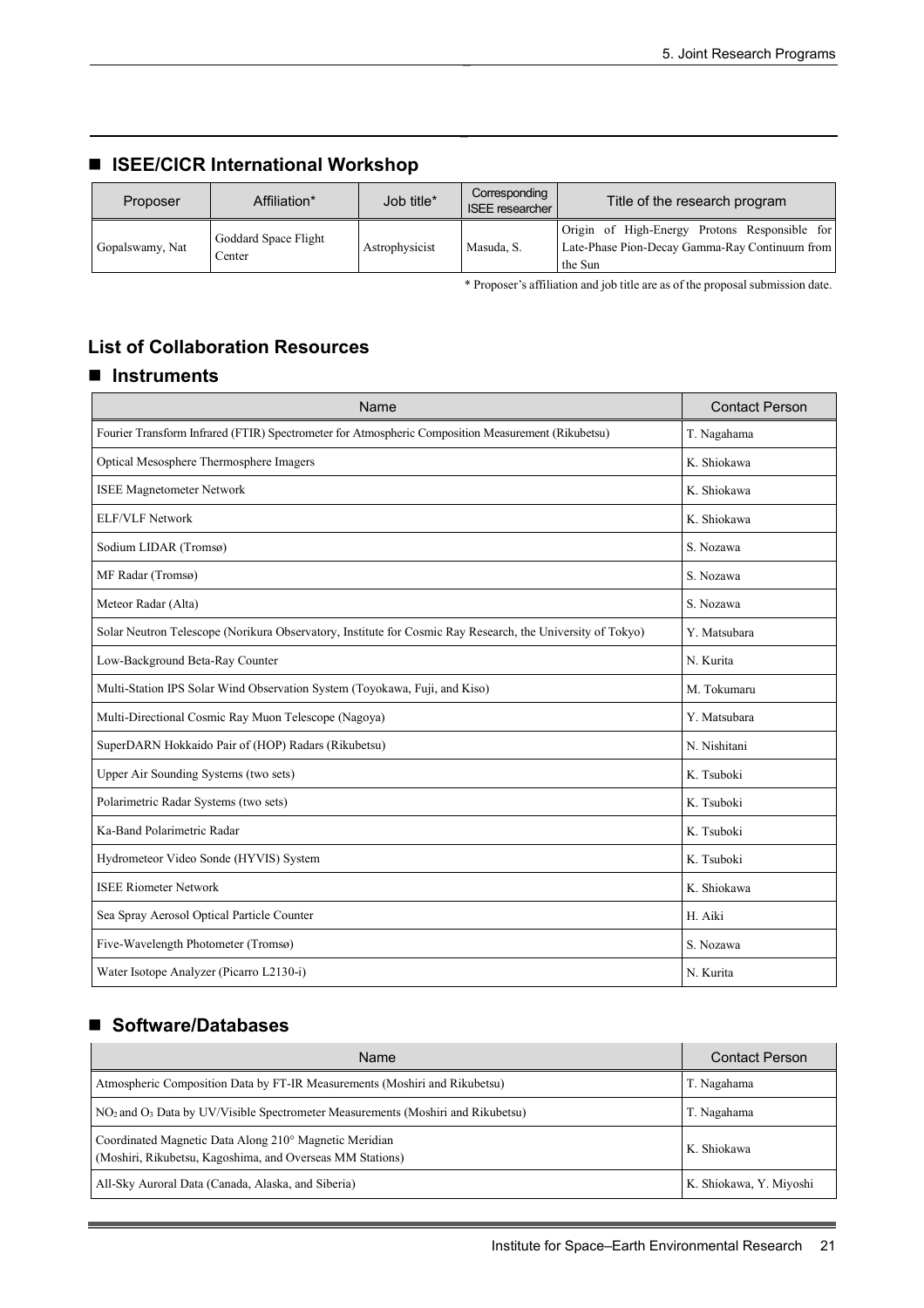| Name                                                         | <b>Contact Person</b> |
|--------------------------------------------------------------|-----------------------|
| Database of the Optical Mesosphere Thermosphere Imagers      | K. Shiokawa           |
| VHF Radar/GPS Scintillation (Indonesia)                      | Y. Otsuka             |
| <b>EISCAT</b> Database                                       | S. Nozawa, S. Oyama   |
| <b>ELF/VLF Wave Data</b>                                     | K. Shiokawa           |
| Interplanetary Scintillation Data                            | M. Tokumaru           |
| Solar Wind Speed Data                                        | M. Tokumaru           |
| Cosmic Ray Intensity Database                                | Y. Matsubara          |
| MHD Simulation on the Magnetospheric Environment             | T. Umeda              |
| Hinode Science Center, Nagoya University                     | K. Kusano             |
| <b>ERG</b> Science Center                                    | Y. Miyoshi            |
| QL Plot Archive of Satellite Data for Integrated Studies     | Y. Miyoshi            |
| Remei Satellite Observation Database                         | M. Hirahara           |
| SuperDARN Hokkaido Pair of (HOP) Radars Database             | N. Nishitani          |
| Numerical Simulation Codes for Plasma Kinetics               | T. Umeda              |
| Cloud Resolving Strom Simulator (CReSS)                      | K. Tsuboki            |
| Satellite Data Simulator Unit (SDSU)                         | H. Masunaga           |
| <b>ISEE Riometer Network Database</b>                        | K. Shiokawa           |
| Energy Flux Diagnosis Code for Atmospheric and Oceanic Waves | H. Aiki               |

# **Facilities**

| Name                                                                                | <b>Contact Person</b>              |
|-------------------------------------------------------------------------------------|------------------------------------|
| Computer System for Solar-Terrestrial Environmental Research (Supercomputer System) | T. Umeda                           |
| CHN Analyzer, Isotope Ratio Mass Spectrometer                                       | Y. Mino                            |
| Tandetron Accelerator Mass Spectrometry                                             | H. Kitagawa, M. Minami             |
| Electron Probe Microanalyzer (EPMA)                                                 | T. Kato                            |
| Ion/Electron Beamline and Calibration Facility                                      | M. Hirahara                        |
| Clean Room Facility for Instrument Development                                      | M. Hirahara                        |
| <b>CIDAS</b> System                                                                 | S. Masuda, T. Umeda,<br>Y. Miyoshi |
| X-Ray Fluorescence Spectrometer (XRF)                                               | T. Kato                            |
| X-Ray Diffractometer (XRD)                                                          | T. Kato                            |
| Facilities at Moshiri Observatory                                                   | A. Mizuno                          |
| Facilities at Rikubetsu Observatory                                                 | A. Mizuno                          |
| Facilities at Kiso Station                                                          | M. Tokumaru                        |
| Facilities at Fuji Observatory                                                      | M. Tokumaru                        |
| Facilities at Kagoshima Observatory                                                 | K. Shiokawa                        |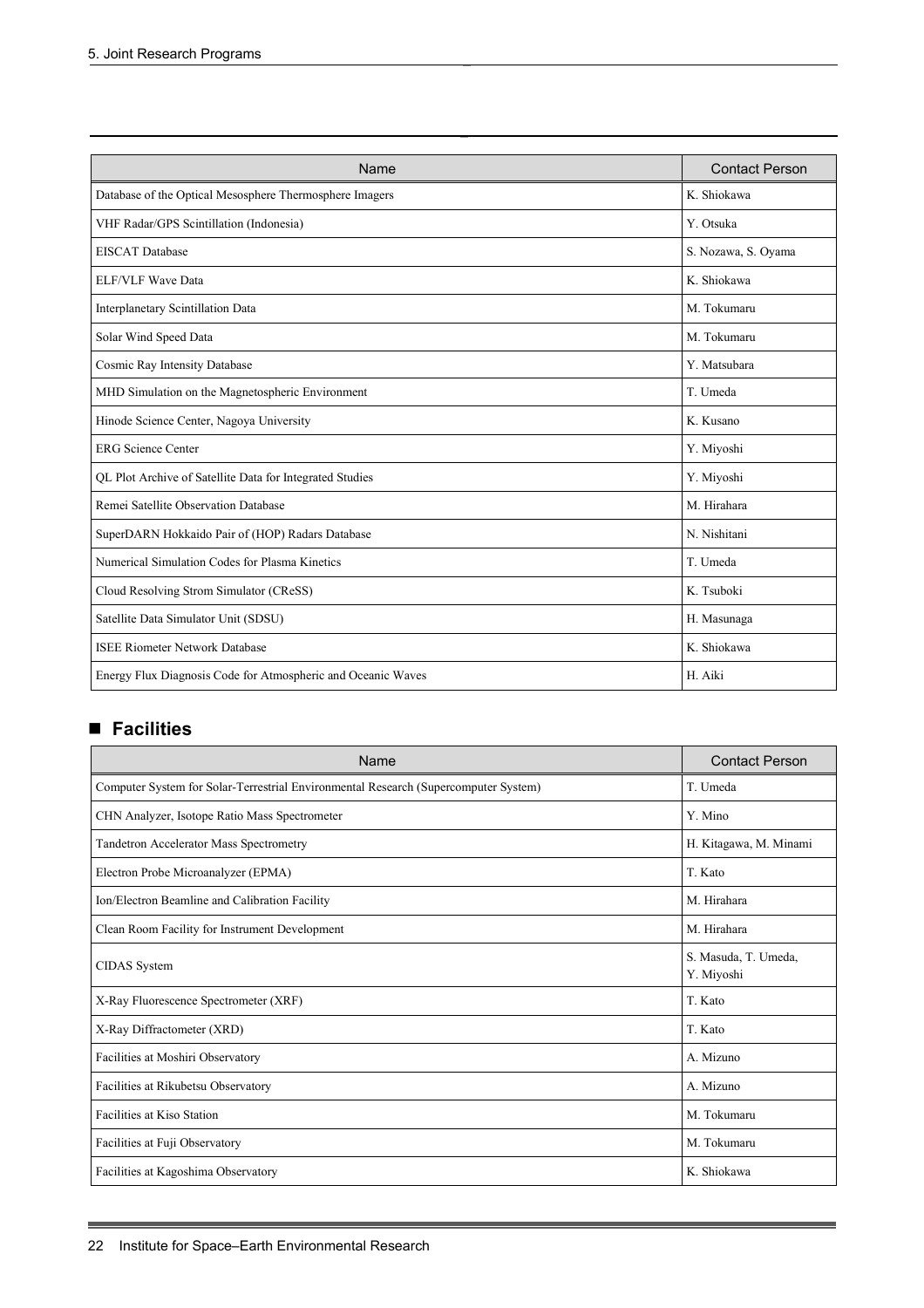# **ISEE Award**

| Winner                                                                                                                           | Title                                                                                                                                                                                                   | Date of Award Ceremony |
|----------------------------------------------------------------------------------------------------------------------------------|---------------------------------------------------------------------------------------------------------------------------------------------------------------------------------------------------------|------------------------|
| Ilya G. Usoskin (Professor, University of Oulu, Finland)<br>Stepan Poluianov (Senior Researcher, University of Oulu,<br>Finland) | solar-terrestrial<br>environmental<br>Contribution to<br>research through international joint research on March 11, 2021<br>extreme solar particle events and their environmental<br>and social impacts |                        |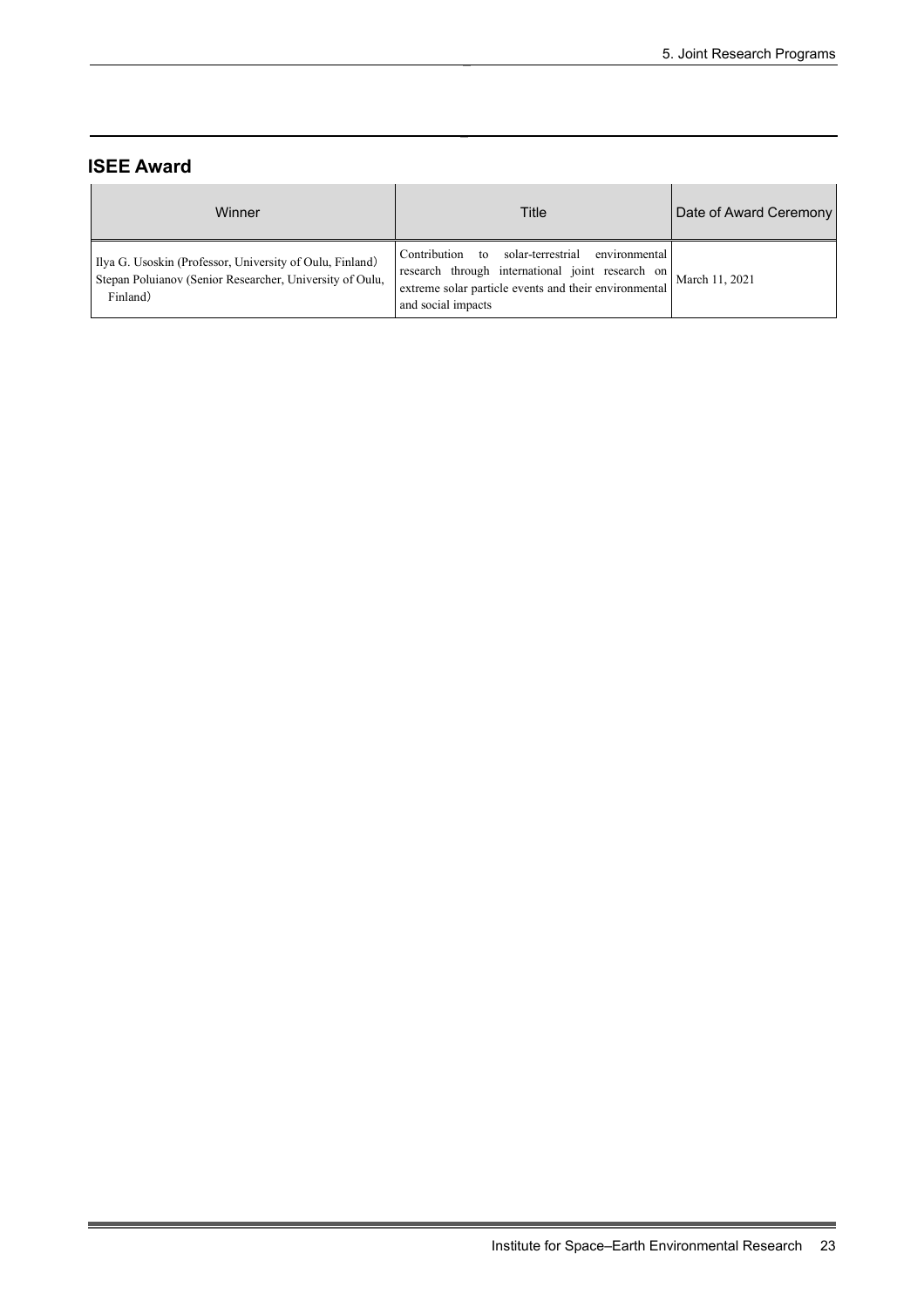# **6. Governance**

# **Advisory Board**

As of March 31, 2021

| Mamoru Ishii             | Space Environment Laboratory, Applied Electromagnetic Research Institute, National Institute of Information<br>and Communications Technology |
|--------------------------|----------------------------------------------------------------------------------------------------------------------------------------------|
| Takaaki Kajita           | Institute for Cosmic Ray Research, The University of Tokyo                                                                                   |
| Takeshi Kawano           | Japan Agency for Marine-Earth Science and Technology                                                                                         |
| Nobuko Saigusa           | Center for Global Environmental Research, National Institute for Environmental Studies                                                       |
| Yukari N. Takayabu       | Atmosphere and Ocean Research Institute, The University of Tokyo                                                                             |
| <b>Tsuneto Nagatomo</b>  | Nara University of Education                                                                                                                 |
| Takuji Nakamura          | National Institute of Polar Research, Research Organization of Information and Systems                                                       |
| Tohru Hada               | Interdisciplinary Graduate School of Engineering Sciences, Kyushu University                                                                 |
| Hironobu Hyodo           | Research Institute of Frontier Science and Technology, Okayama University of Science                                                         |
| <b>Masahiro Hoshino</b>  | Graduate School of Science, The University of Tokyo                                                                                          |
| Kazuhisa Mitsuda         | National Astronomical Observatory of Japan, National Institutes of Natural Sciences                                                          |
| <b>Tetsuzo Yasunari</b>  | Research Institute for Humanity and Nature, National Institutes for the Humanities                                                           |
| <b>Mamoru Yamamoto</b>   | Research Institute for Sustainable Humanosphere, Kyoto University                                                                            |
| Junichi Watanabe         | National Astronomical Observatory of Japan, National Institutes of Natural Sciences                                                          |
| Hiroshi Ikuta            | Graduate School of Engineering, Nagoya University                                                                                            |
| Yasushi Yamaguchi        | Graduate School of Environmental Studies, Nagoya University                                                                                  |
| <b>Tomohiko Watanabe</b> | Graduate School of Science, Nagoya University                                                                                                |
| Joji Ishizaka            | Institute for Space–Earth Environmental Research, Nagoya University                                                                          |
| <b>Yoshitaka Itow</b>    | Institute for Space-Earth Environmental Research, Nagoya University                                                                          |
| Hiroyuki Kitagawa        | Institute for Space–Earth Environmental Research, Nagoya University                                                                          |
| Kazuo Shiokawa           | Institute for Space-Earth Environmental Research, Nagoya University                                                                          |
| Nobuhiro Takahashi       | Institute for Space–Earth Environmental Research, Nagoya University                                                                          |
|                          | <b>Munetoshi Tokumaru</b> Institute for Space–Earth Environmental Research, Nagoya University                                                |
| Masafumi Hirahara        | Institute for Space-Earth Environmental Research, Nagoya University                                                                          |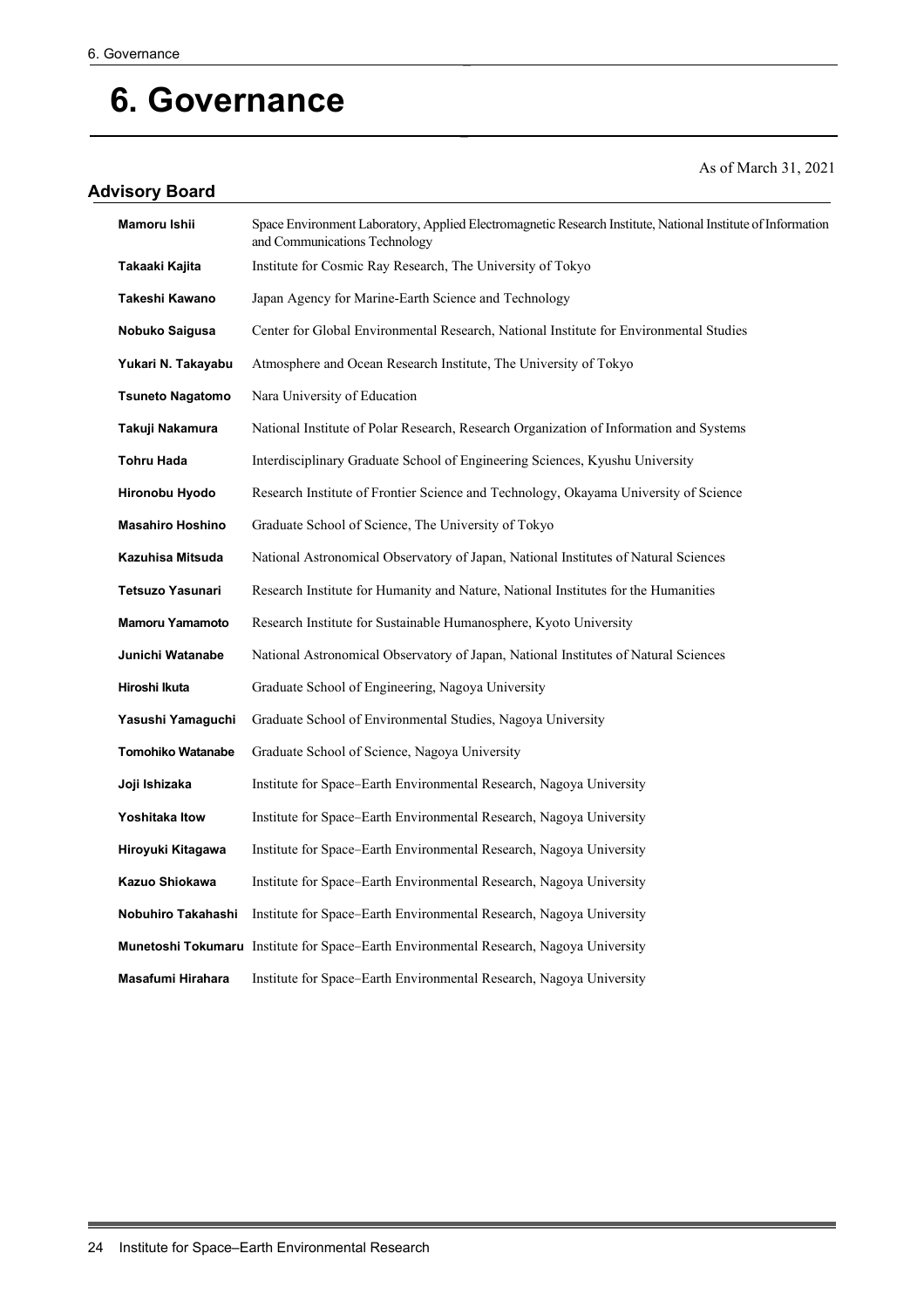# **Collaborative Research Committee**

| Akira Kadokura          | Polar Environment Data Science Center, Joint Support-Center for Data Science Research, Research<br>Organization of Information and Systems |
|-------------------------|--------------------------------------------------------------------------------------------------------------------------------------------|
| Kazuyuki Kita           | College of Science, Ibaraki University                                                                                                     |
| Yuki Kubo               | Applied Electromagnetic Research Institute, National Institute of Information and Communications<br>Technology                             |
| Yoko S. Kokubu          | Tono Geoscience Center, Japan Atomic Energy Agency                                                                                         |
| <b>Akinori Saitou</b>   | Graduate School of Science, Kyoto University                                                                                               |
| Takeshi Sakanoi         | Graduate School of Science, Tohoku University                                                                                              |
| Iku Shinohara           | Institute of Space and Astronautical Science, Japan Aerospace Exploration Agency                                                           |
| Shoichi Shibata         | College of Engineering, Chubu University                                                                                                   |
| Kanako Seki             | Graduate School of Science, The University of Tokyo                                                                                        |
| Yoichiro Hanaoka        | National Astronomical Observatory of Japan, National Institutes of Natural Sciences                                                        |
| Atsushi Higuchi         | Center for Environmental Remote Sensing, Chiba University                                                                                  |
| Hiroyuki Matsuzaki      | The University Museum, The University of Tokyo                                                                                             |
| Takashi Minoshima       | Japan Agency for Marine-Earth Science and Technology                                                                                       |
| <b>Akihiko Morimoto</b> | Center for Marine Environmental Studies, Ehime University                                                                                  |
| Hiroyuki Yamada         | Faculty of Science, University of the Ryukyus                                                                                              |
| Yuichi Otsuka           | Institute for Space-Earth Environmental Research, Nagoya University                                                                        |
| Takenori Kato           | Institute for Space-Earth Environmental Research, Nagoya University                                                                        |
| Kanya Kusano            | Institute for Space-Earth Environmental Research, Nagoya University                                                                        |
| Naoyuki Kurita          | Institute for Space-Earth Environmental Research, Nagoya University                                                                        |
| Kazuo Shiokawa          | Institute for Space-Earth Environmental Research, Nagoya University                                                                        |
| <b>Taro Shinoda</b>     | Institute for Space-Earth Environmental Research, Nagoya University                                                                        |
| Nobuhiro Takahashi      | Institute for Space-Earth Environmental Research, Nagoya University                                                                        |
| Munetoshi Tokumaru      | Institute for Space-Earth Environmental Research, Nagoya University                                                                        |
| Nozomu Nishitani        | Institute for Space-Earth Environmental Research, Nagoya University                                                                        |
| Masahito Nosé           | Institute for Space-Earth Environmental Research, Nagoya University                                                                        |
| Satoshi Masuda          | Institute for Space-Earth Environmental Research, Nagoya University                                                                        |
| Hirohiko Masunaga       | Institute for Space-Earth Environmental Research, Nagoya University                                                                        |
| Yutaka Matsubara        | Institute for Space-Earth Environmental Research, Nagoya University                                                                        |
| Masayo Minami           | Institute for Space-Earth Environmental Research, Nagoya University                                                                        |
| Kazuhisa Tsuboki        | Institute for Space-Earth Environmental Research, Nagoya University                                                                        |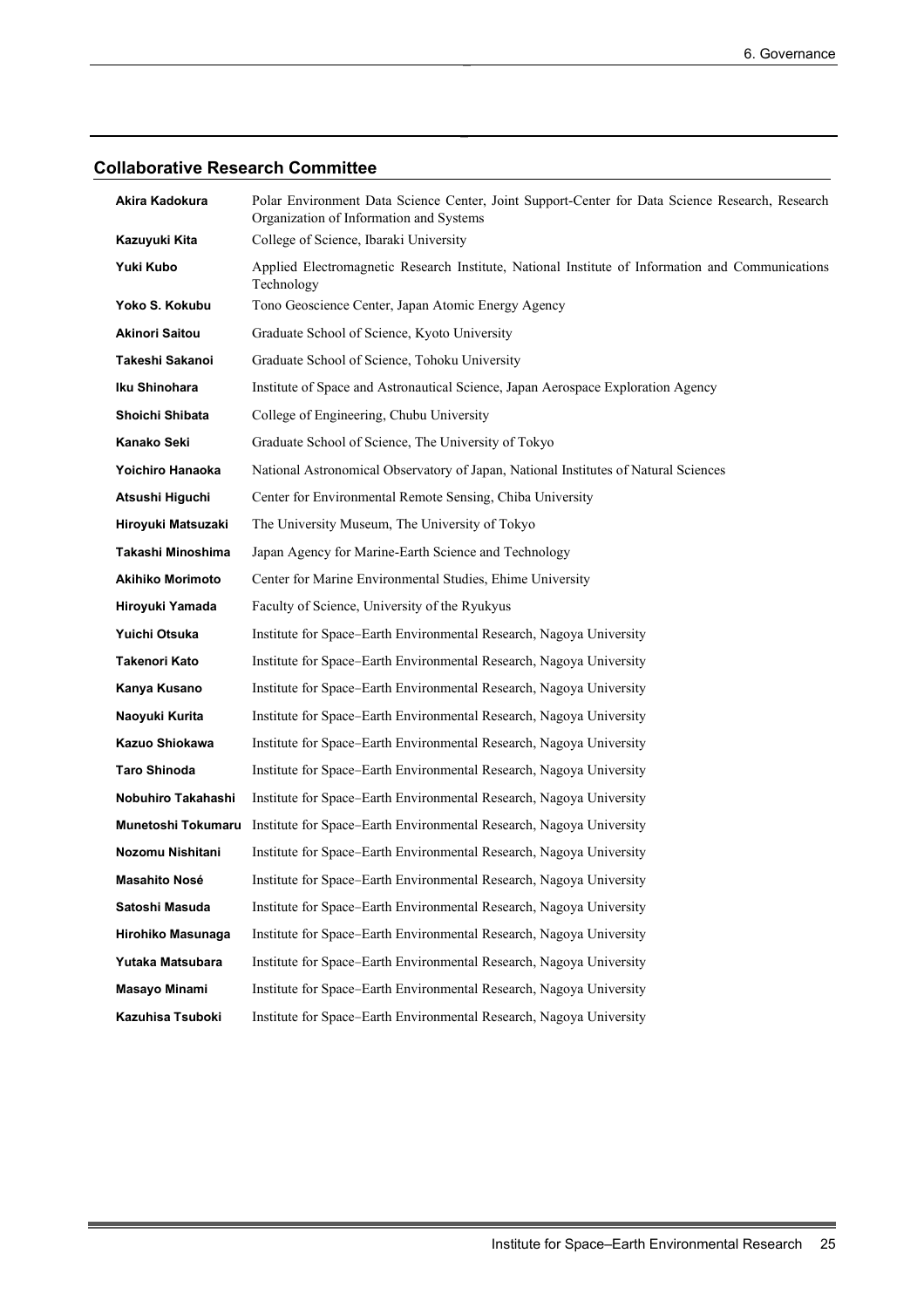#### **Joint Research Technical Committee**

**Integrated Studies Technical Committee**

| Ayumi Asai           | Graduate School of Science, Kyoto University                                        |
|----------------------|-------------------------------------------------------------------------------------|
| <b>Yuto Katoh</b>    | Graduate School of Science, Tohoku University                                       |
| Iku Shinohara        | Institute of Space and Astronautical Science, Japan Aerospace Exploration Agency    |
| Kanako Seki          | Graduate School of Science, The University of Tokyo                                 |
| <b>Hirohisa Hara</b> | National Astronomical Observatory of Japan, National Institutes of Natural Sciences |
| Akimasa Yoshikawa    | Graduate School of Sciences, Kyushu University                                      |
| Takayuki Umeda       | Institute for Space–Earth Environmental Research, Nagoya University                 |
| Kanya Kusano         | Institute for Space–Earth Environmental Research, Nagoya University                 |
| Satoshi Masuda       | Institute for Space–Earth Environmental Research, Nagoya University                 |
| Yoshizumi Miyoshi    | Institute for Space–Earth Environmental Research, Nagoya University                 |

#### **Heliospheric and Cosmic-Ray Research Technical Committee**

| <b>Chihiro Kato</b>   | Faculty of Science, Shinshu University                                              |
|-----------------------|-------------------------------------------------------------------------------------|
| Shoichi Shibata       | College of Engineering, Chubu University                                            |
| Tomoko Nakagawa       | Faculty of Engineering, Tohoku Institute of Technology                              |
| Yasuhiro Nariyuki     | University of Toyama                                                                |
| <b>Tohru Hada</b>     | Interdisciplinary Graduate School of Engineering Sciences, Kyushu University        |
| Yoichiro Hanaoka      | National Astronomical Observatory of Japan, National Institutes of Natural Sciences |
| <b>Yoshitaka Itow</b> | Institute for Space–Earth Environmental Research, Nagoya University                 |
| Kazumasa Iwai         | Institute for Space–Earth Environmental Research, Nagoya University                 |
| Munetoshi Tokumaru    | Institute for Space–Earth Environmental Research, Nagoya University                 |
| Yutaka Matsubara      | Institute for Space–Earth Environmental Research, Nagoya University                 |

#### **Ionospheric and Magnetospheric Research Technical Committee**

| Takumi Abe           | Institute of Space and Astronautical Science, Japan Aerospace Exploration Agency |
|----------------------|----------------------------------------------------------------------------------|
| Yoshiya Kasahara     | Information Media Center, Kanazawa University                                    |
| <b>Akinori Saito</b> | Graduate School of Science, Kyoto University                                     |
| <b>Shin Suzuki</b>   | Faculty of Regional Policy, Aichi University                                     |
| Yuichi Otsuka        | Institute for Space–Earth Environmental Research, Nagoya University              |
| Satonori Nozawa      | Institute for Space–Earth Environmental Research, Nagoya University              |
| <b>Masahito Nosé</b> | Institute for Space–Earth Environmental Research, Nagoya University              |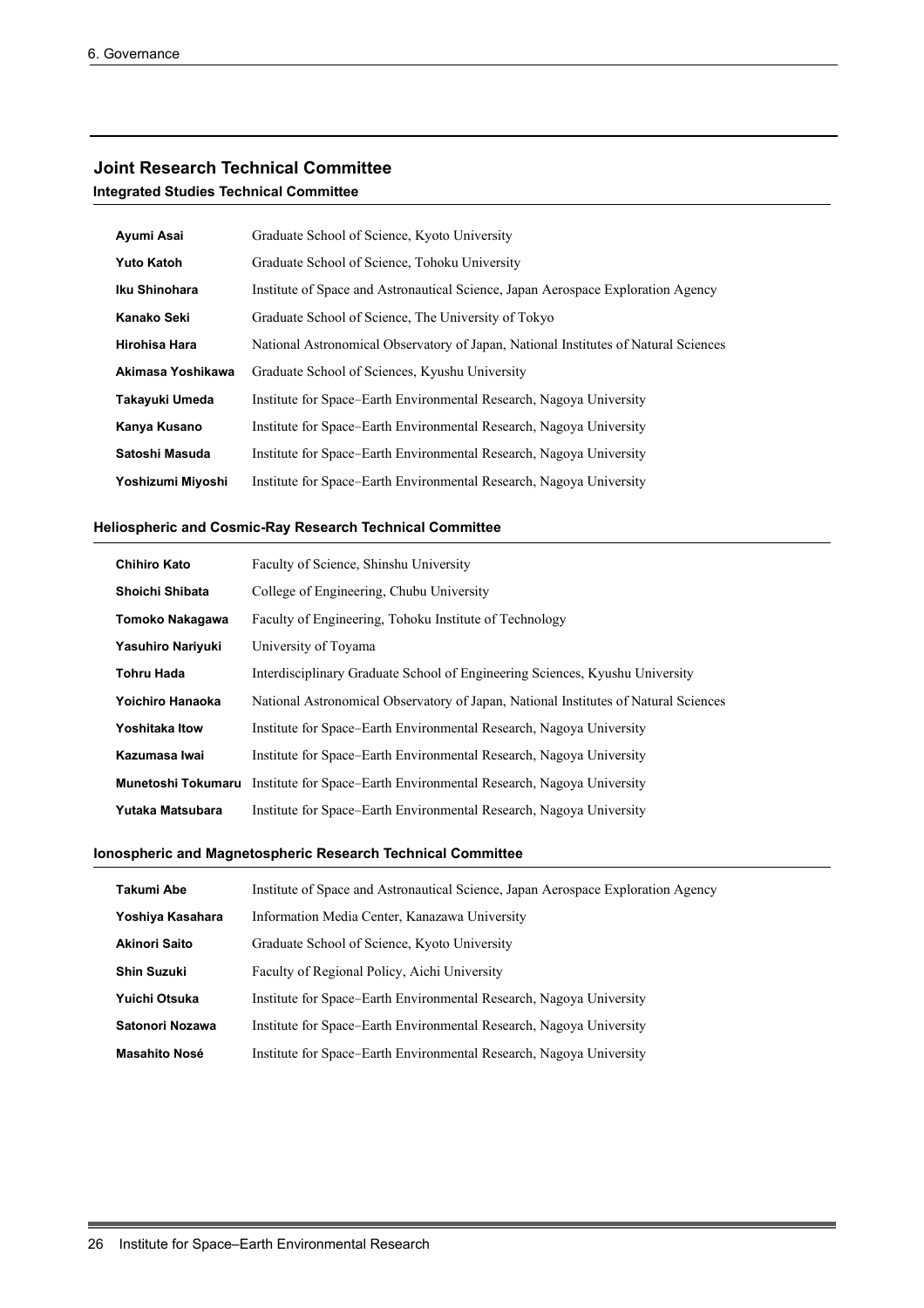|  |  | Meteorological, Atmospheric and Land-Ocean Ecosystem Research Technical Committee |
|--|--|-----------------------------------------------------------------------------------|
|--|--|-----------------------------------------------------------------------------------|

| Yoshizumi Kajii         | Graduate School of Human and Environmental Studies, Kyoto University                                       |
|-------------------------|------------------------------------------------------------------------------------------------------------|
| Kenshi Takahashi        | Research Institute for Sustainable Humanosphere, Kyoto University                                          |
| Atsushi Higuchi         | Center for Environmental Remote Sensing, Chiba University                                                  |
| <b>Masafumi Hirose</b>  | Department of Environmental Science and Technology, Faculty of Science and Technology, Meijo<br>University |
| <b>Akihiko Morimoto</b> | Center for Marine Environmental Studies, Ehime University                                                  |
| Naoyuki Kurita          | Institute for Space–Earth Environmental Research, Nagoya University                                        |
| Tomoo Nagahama          | Institute for Space–Earth Environmental Research, Nagoya University                                        |
| Hirohiko Masunaga       | Institute for Space–Earth Environmental Research, Nagoya University                                        |
| Akira Mizuno            | Institute for Space–Earth Environmental Research, Nagoya University                                        |

### **Chronological Research Technical Committee**

| Yoko S. Kokubu             | Tono Geoscience Center, Japan Atomic Energy Agency                                                              |
|----------------------------|-----------------------------------------------------------------------------------------------------------------|
| <b>Motohiro Tsuboi</b>     | Department of Applied Chemistry for Environment, School of Science and Technology, Kwansei<br>Gakuin University |
| Hiroyuki Matsuzaki         | The University Museum, The University of Tokyo                                                                  |
| Katsuyoshi<br>Michibayashi | Graduate School of Environmental Studies, Nagoya University                                                     |
| Hiromi Yamazawa            | Graduate School of Engineering, Nagoya University                                                               |
| <b>Naoto Yamamoto</b>      | Graduate School of Humanities, Nagoya University                                                                |
| Takenori Kato              | Institute for Space-Earth Environmental Research, Nagoya University                                             |
| Hiroyuki Kitagawa          | Institute for Space-Earth Environmental Research, Nagoya University                                             |
| Masayo Minami              | Institute for Space–Earth Environmental Research, Nagoya University                                             |
| <b>Fusa Miyake</b>         | Institute for Space–Earth Environmental Research, Nagoya University                                             |

#### **Airplane Usage Technical Committee**

| Seiho Uratsuka      | Applied Electromagnetic Research Institute, National Institute of Information and Communications<br>Technology |
|---------------------|----------------------------------------------------------------------------------------------------------------|
| Kazuyuki Kita       | College of Science, Ibaraki University                                                                         |
| <b>Makoto Koike</b> | Graduate School of Science, The University of Tokyo                                                            |
| Akihiko Kondo       | Center for Environmental Remote Sensing, Chiba University                                                      |
| Hiroyuki Yamada     | Faculty of Science, University of the Ryukyus                                                                  |
| <b>Taro Shinoda</b> | Institute for Space–Earth Environmental Research, Nagoya University                                            |
| Nobuhiro Takahashi  | Institute for Space–Earth Environmental Research, Nagoya University                                            |
| Hiroyasu Tajima     | Institute for Space–Earth Environmental Research, Nagoya University                                            |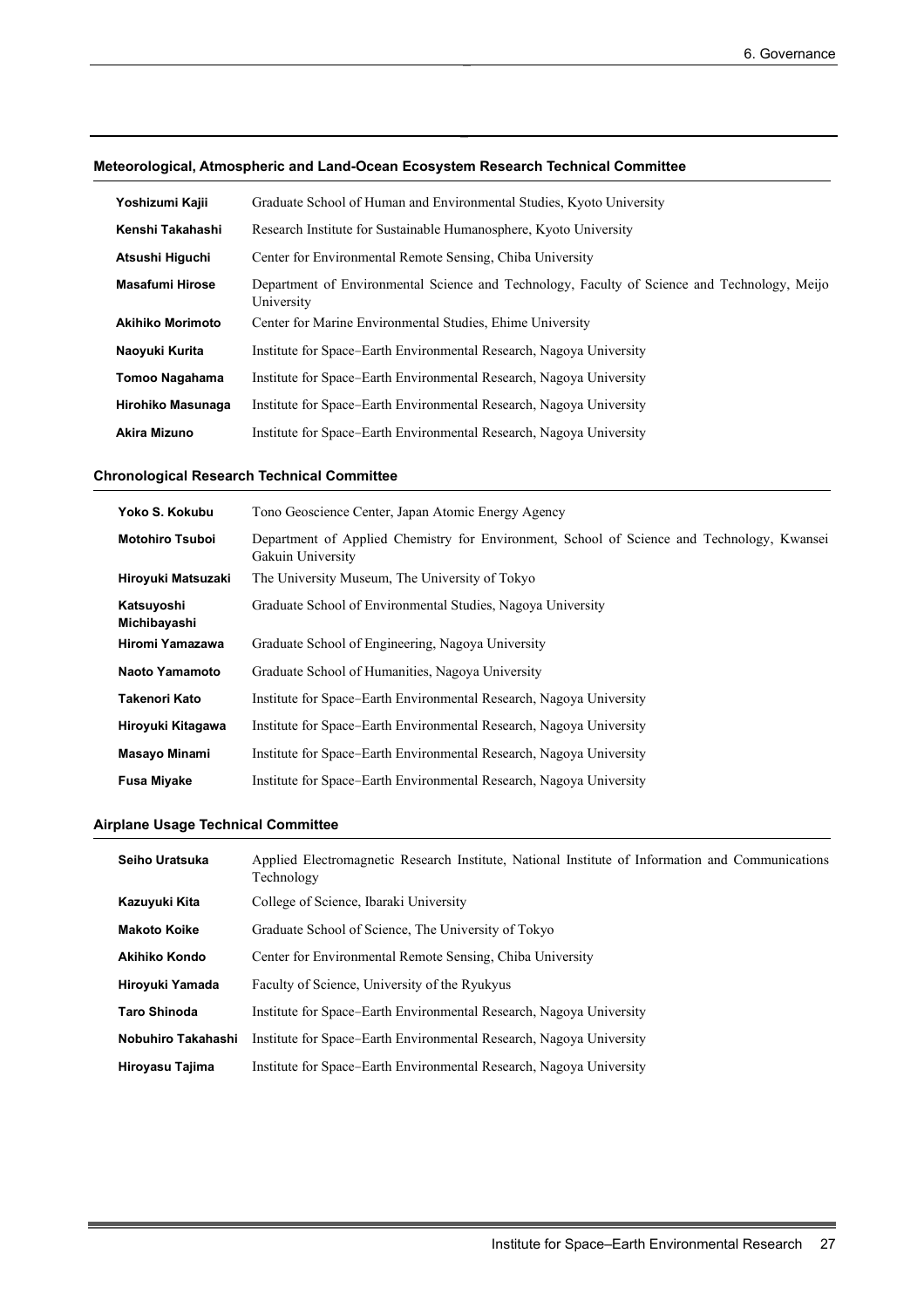#### **Steering Committee of the Center for International Collaborative Research**

| <b>Yusuke Ebihara</b>   | Research Institute for Sustainable Humanosphere, Kyoto University                   |
|-------------------------|-------------------------------------------------------------------------------------|
| <b>Wallis Simon</b>     | Graduate School of Science, The University of Tokyo                                 |
| Yoichiro Hanaoka        | National Astronomical Observatory of Japan, National Institutes of Natural Sciences |
| <b>Akihiko Morimoto</b> | Center for Marine Environmental Studies, Ehime University                           |
| Kazuo Shiokawa          | Institute for Space–Earth Environmental Research, Nagoya University                 |
| Nozomu Nishitani        | Institute for Space–Earth Environmental Research, Nagoya University                 |
| Tetsuya Hiyama          | Institute for Space–Earth Environmental Research, Nagoya University                 |

#### **Steering Committee of the Center for Integrated Data Science**

| <b>Shin-ichiro Shima</b>   | Graduate School of Simulation Studies, University of Hyogo                          |
|----------------------------|-------------------------------------------------------------------------------------|
| Tohru Hada                 | Interdisciplinary Graduate School of Engineering Sciences, Kyushu University        |
| <b>Masahiro Hoshino</b>    | Graduate School of Science, The University of Tokyo                                 |
| Kazuhisa Mitsuda           | National Astronomical Observatory of Japan, National Institutes of Natural Sciences |
| Katsuyoshi<br>Michibayashi | Graduate School of Environmental Studies, Nagoya University                         |
| Junichi Watanabe           | National Astronomical Observatory of Japan, National Institutes of Natural Sciences |
| Takayuki Umeda             | Institute for Space–Earth Environmental Research, Nagoya University                 |
| <b>Takenori Kato</b>       | Institute for Space–Earth Environmental Research, Nagoya University                 |
| Kanya Kusano               | Institute for Space–Earth Environmental Research, Nagoya University                 |
| Kazuhisa Tsuboki           | Institute for Space–Earth Environmental Research, Nagoya University                 |
| Yoshizumi Miyoshi          | Institute for Space–Earth Environmental Research, Nagoya University                 |

#### **Steering Committee of the Center for Orbital and Suborbital Research**

| <b>Riko Oki</b>        | Earth Observation Research Center, Space Technology Directorate I, Japan Aerospace Exploration<br>Agency |
|------------------------|----------------------------------------------------------------------------------------------------------|
| Kazuyuki Kita          | College of Science, Ibaraki University                                                                   |
| <b>Masato Nakamura</b> | Institute of Space and Astronautical Science, Japan Aerospace Exploration Agency                         |
| Hiroyuki Yamada        | Faculty of Science, University of the Ryukyus                                                            |
| Nobuhiro Takahashi     | Institute for Space–Earth Environmental Research, Nagoya University                                      |
| Hiroyasu Tajima        | Institute for Space–Earth Environmental Research, Nagoya University                                      |
| Masafumi Hirahara      | Institute for Space–Earth Environmental Research, Nagoya University                                      |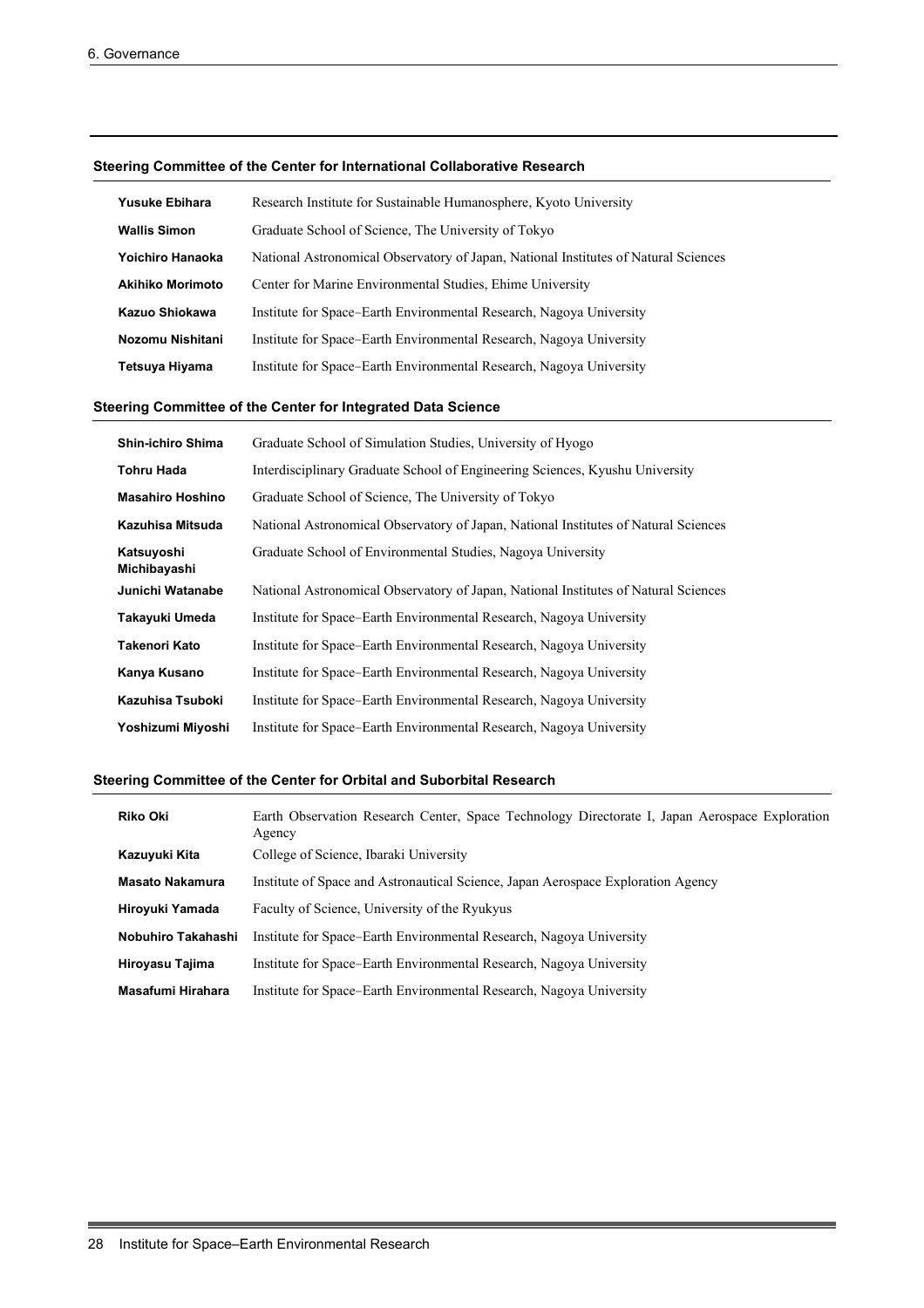# **7. Finance**

# **External Funding and Industry–Academia–Government Collaborations**

Researches of ISEE members as principal investigator were supported by the following external funds.

| Kakenhi category                                                                                      | <b>Number of subjects</b> | Total amount (JPY) |
|-------------------------------------------------------------------------------------------------------|---------------------------|--------------------|
| Grant-in-Aid for Specially Promoted Research                                                          |                           | 58,890,000         |
| Grant-in-Aid for Scientific Research on Innovative Areas                                              | 5                         | 31,590,000         |
| Grant-in-Aid for Scientific Research (S)                                                              | 3                         | 117,780,000        |
| Grant-in-Aid for Scientific Research (A)                                                              | 3                         | 20,020,000         |
| Grant-in-Aid for Scientific Research (B)                                                              | 14                        | 84,370,000         |
| Grant-in-Aid for Scientific Research (C)                                                              | 3                         | 4,290,000          |
| Grant-in-Aid for Challenging Research (Exploratory)                                                   | 10                        | 30,160,000         |
| Grant-in-Aid for Early-Career Scientists                                                              | 3                         | 3,380,000          |
| Grant-in-Aid for Research Activity Start-up                                                           |                           | 1,430,000          |
| Fund for the Promotion of Joint International Research (Fostering Joint<br>International Research (B) | 4                         | 15,860,000         |
| Total                                                                                                 | 47                        | 367,770,000        |

・Forty-seven research subjects listed in the table were supported by the JSPS Kakenhi.

- ・Thirty-one research subjects received total 128,603,299 JPY from governmental funds except KAKENHI, and from other universities and companies. Thirteen of them were collaborative researches between ISEE and companies, or national institutes.
- ・Three research subjects received total 5,500,000 JPY of donation.